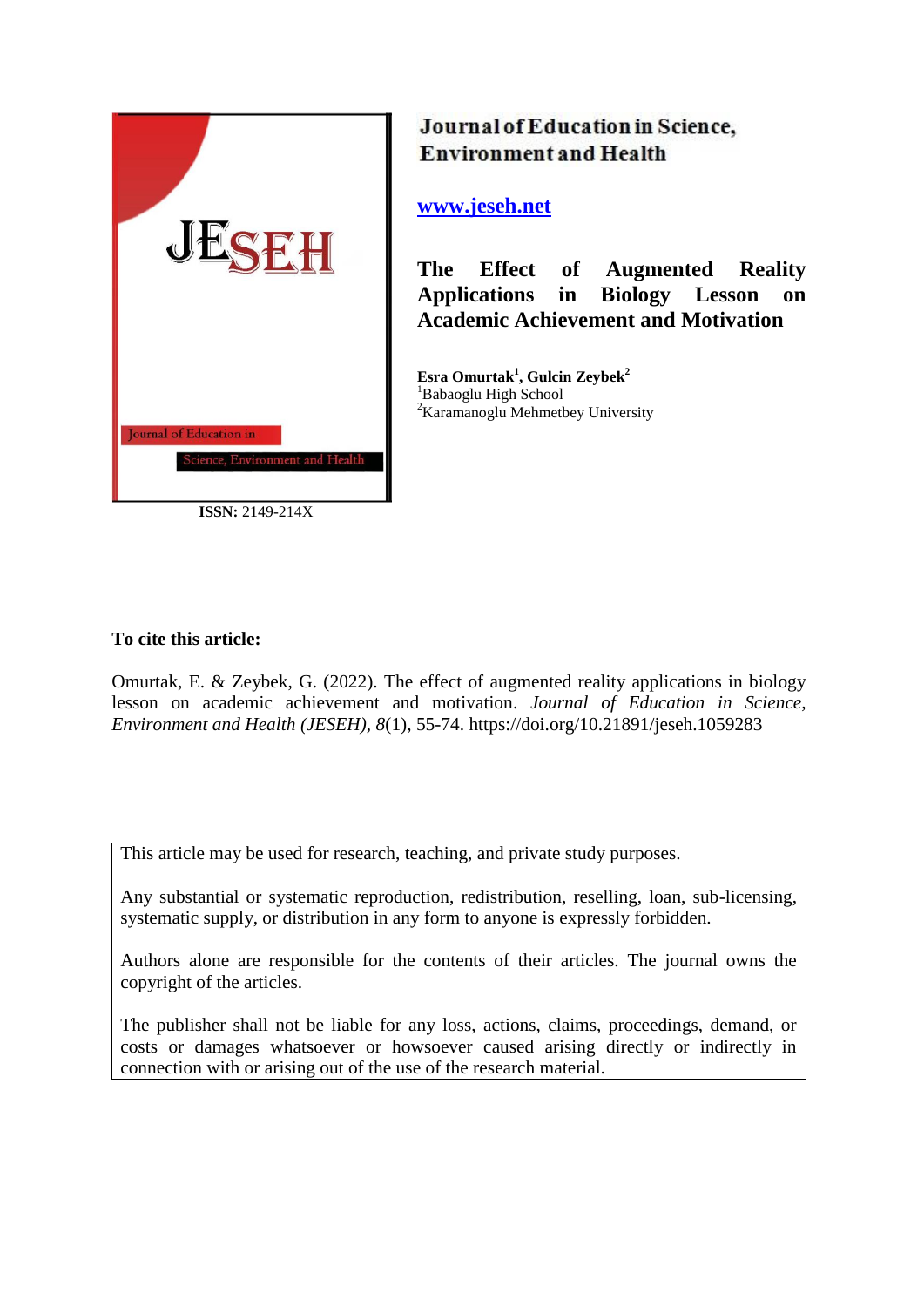

## **The Effect of Augmented Reality Applications in Biology Lesson on Academic Achievement and Motivation**

**Esra Omurtak, Gulcin Zeybek**

| <b>Article Info</b>                                                                                         | <b>Abstract</b>                                                                                                                                                                                                                                                                                                                                                                                                                                               |
|-------------------------------------------------------------------------------------------------------------|---------------------------------------------------------------------------------------------------------------------------------------------------------------------------------------------------------------------------------------------------------------------------------------------------------------------------------------------------------------------------------------------------------------------------------------------------------------|
| <b>Article History</b>                                                                                      | In this study, it was aimed to determine the effect of activities based on                                                                                                                                                                                                                                                                                                                                                                                    |
| Published:<br>01 January 2022                                                                               | augmented reality applications in 9th grade biology lesson on students'<br>achievement and motivation towards biology lesson and to get students' opinions<br>about the applications. In the study, mixed method was used. The study group of                                                                                                                                                                                                                 |
| Received:<br>04 June 2021                                                                                   | the research consisted of students of two different classes at the 9th grade level<br>of a private high school located in the city center of Karaman in the 2018-2019<br>academic year. When the research findings were examined, it was seen that the                                                                                                                                                                                                        |
| Accepted:<br>20 November 2021                                                                               | academic achievement post-test mean scores of the experimental group students<br>were found to be significantly higher than the mean scores of the control group<br>students. According to another finding of the study, there was no significant                                                                                                                                                                                                             |
| <b>Keywords</b>                                                                                             | difference between the experimental group and the control group students in<br>terms of the total mean scores obtained from the motivation questionnaire for                                                                                                                                                                                                                                                                                                  |
| Augmented reality,<br>Instructional technologies,<br>Biology course,<br>Academic achievement,<br>Motivation | biology lesson. However, a significant difference was found in favor of the<br>experimental group in terms of "anxiety in exams" dimension. As a result of the<br>research, the students stated that they liked the biology lessons in which<br>augmented reality applications were carried out, that augmented reality<br>applications made abstract concepts concrete and made them more permanent,<br>and that the lessons conducted in this way were fun. |

## **Introduction**

Today, there is a need to train individuals who can acquire increasingly complex knowledge and skills and keep up with the rapid change of this information. In addition to the rapid increase in knowledge, since 21st century skills are technology-oriented, the question of how information technologies can be used to support and enrich education, has led studies in the field of education and educational technology in recent years (Kozma & Anderson, 2002; Wang & Hannafin, 2005; Watson, 2001). In addition to these, it is thought that current curricula are insufficient to respond to the differing expectations of today's youth, which is called the digital generation or generation z. 21st century students, called digital natives, differ from previous generations due to their distinctive features such as their desire to access information very quickly, games instead of serious studies, visual and graphic elements instead of long texts, having a parallel cognitive structure, and being able to do more than one job simultaneously (Bilgiç et al.,, 2011). These innate features of digital natives have also led to innovations in the world of education and a new learning culture has emerged. In this sense, while teaching processes are being structured, new technological approaches have started to be preferred. For these reasons, it has become imperative to know the characteristics of the new generation and to configure the educationteaching process with teaching methods suitable for their characteristics, reshape curricula and environments to allow the use of innovative technologies (Somyürek, 2014; İzgi Onbaşılı, 2018).

Considering the developmental periods, the emergence of computers first, then the internet, and then the development and spread of mobile devices, and the growing technological transformation had important reflections on education and training environments (Hayes et al., 2004). Printed materials, which make learning more tangible and permanent, but have controversial dimensions in terms of cost, portability, usability and accessibility, have begun to move to digital media in recent years (Smaldino et al., 2019). Now, it has become inevitable to use digital tools and materials as materials in addition to teaching lessons with more than one teaching method (Seferoğlu, 2006). Integrating education with new technologies has allowed teachers to transform learning materials consisting of fixed text and graphics into more interactive multimedia materials (Huang et al., 2016). With the widespread use of the internet in the digital environment, hypermedia (video, sound, animation, picture, etc.) and web 2.0 tools have begun to be used more in learning and teaching environments (Andersen, 2007; Greenhow et al., 2009). Today, in addition to these technological tools, new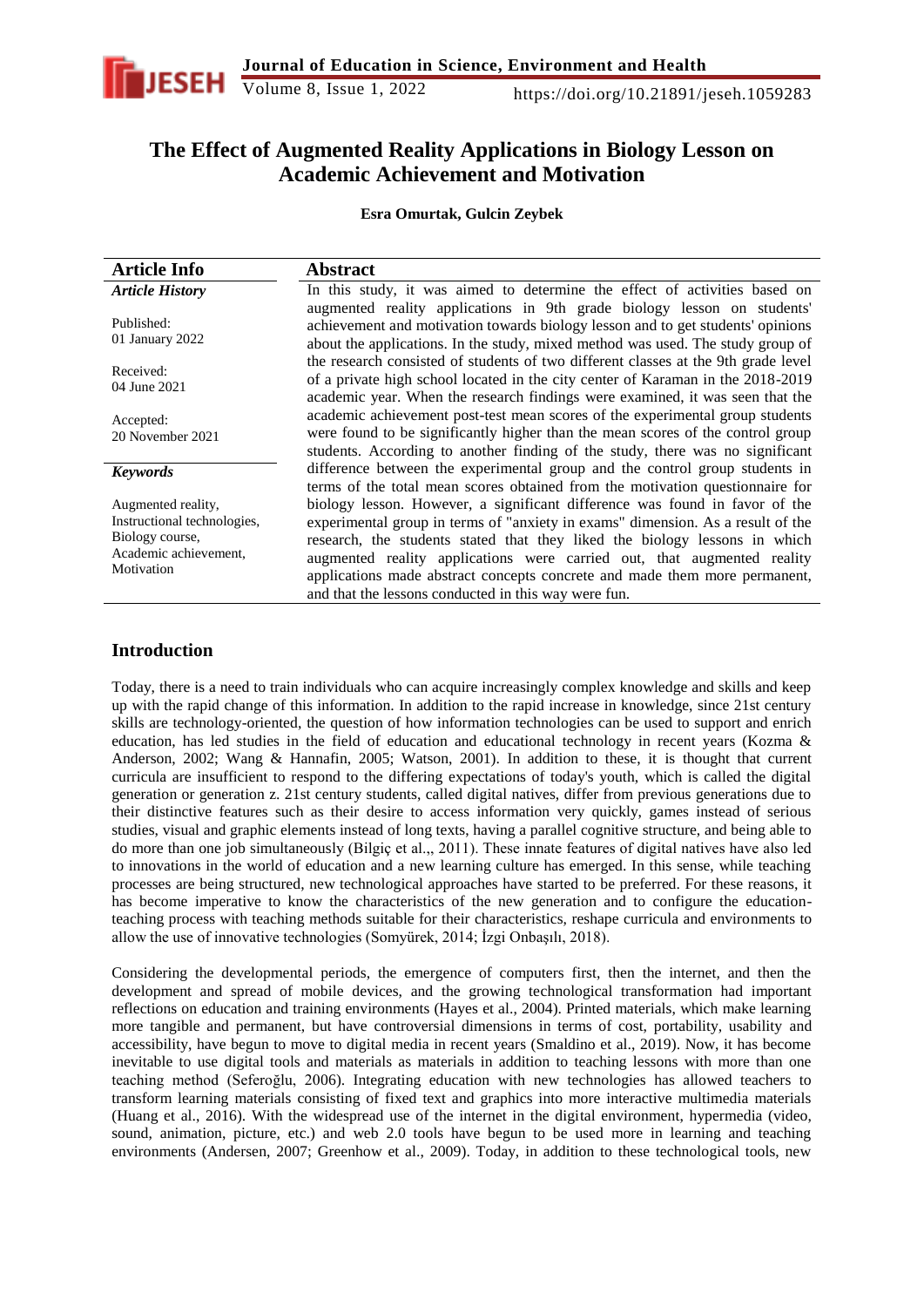applications are developed through mobile and wearable technologies and used in learning environments. One of these innovative digital technologies used is Augmented Reality technology.

#### **Augmented Reality**

Augmented Reality (AR) technology, which was developed in the 1960s, inspired by the work of Ivan Sutherland and his students at Harvard and Utah universities on computer graphics, came into existence fully in the 1970s. While it was officially first used by the United States Air Force and NASA, this technology became widespread after the 1990s and reached wider masses (Feiner, 2002). According to Azuma (1997), AR is a virtuality-based technology that enables us to interact with the real world in real time. According to Cabero and Barroso (2016), AR is a technology that allows the user to see the real world by combining real elements with virtual attachments. In other words, AR is a virtual reality application in which users interact with virtual objects while interacting with the real world without affecting the real world (Zhu et al., 2004). It is the creation of an interactive environment between the virtual world and the real world that can accommodate the characteristics of both environments. AR technology is used to create this interactive environment (Bronack, 2011; Klopfer & Squire, 2008). In other words, AR enriches the existing reality with virtual objects it adds to the real environment and makes it more dynamic (Cheng & Tsai, 2013; Kerawalla et al., 2006). AR provides a seamless interface and natural interaction for users by combining the real and virtual worlds (Cai et al., 2014; Kaufmann, 2003; Matcha & Rambli, 2013). Azuma (1997) lists the characteristic features of AR technology as follows in his study to determine the limits of AR technology:

- Combines the real with the virtual,
- It is real-time interactive,
- It is 4 dimensional.

AR technology is the placement of four different elements in the real world in three dimensions: the camera, the computer infrastructure, a marker and the real world. AR is a technology based on the appearance of a fourdimensional object designed on the target picture, output or materials determined by a developer and creating the effect of the object being on the target picture, output or material (Augment, 2020). In addition to being used in various fields such as AR technology, science, industry, trade, health, space and aviation, it has recently had an important and widespread use in the field of education.

#### **Use of Augmented Reality in Education**

The development in technology has transformed AR from a technology that only works with special equipment, to a technology that can be easily used on personal computers or mobile devices. Today, it is seen that AR is used in many different sectors such as tourism, military, health, advertising and education (Buluş Kırıkkaya & Şentürk, 2018; Gümüş & Boydaş, 2021; İçten & Bal, 2017; İzgi Onbaşılı, 2018; Yen et al., 2013). Especially the widespread use of mobile devices has paved the way for the use of AR in educational environments (Wu et al., 2013). In the reports of institutions and organizations that direct educational technologies in the international context, it is predicted that AR is among the potential technologies at the K-12 and university level, and that it can make a remarkable contribution to learning with its immersive and developable structure in the future (Johnson, et al., 2014; Johnson. et al., 2016).

AR technology is used in teaching inaccessible or invisible objects in educational environments, in the application of dangerous experiments, and in embodying abstract concepts. In addition, it is known that it has advantages for cognitive and affective development such as increasing permanence in learning, making lessons more enjoyable, and increasing students' interest (Lee, 2012; Wu et al., 2013). At the middle and high school level, science is one of the fields that students have difficulty in (Timur & Özdemir, 2018). The reason for this is suggested that science subjects are rich in abstract concepts. In order to understand abstract scientific concepts, students need to construct mental models (Ibáñez et al., 2014). AR makes it possible to teach situations that cannot be observed in the classroom environment by combining real and virtual (Kerawalla et al., 2006; Shelton & Hedley, 2002). Thus, science subjects that cannot be observed in real life can be taught by doing and experiencing. In addition, AR enables abstract concepts to be learned more easily by concretizing them (Abdüsselam, 2014; Kamarainen et al., 2013; Núñez et al., 2008; Shelton & Hedley, 2002; Shelton & Stevens, 2004; Wu et al., 2013). The use of AR applications has become even more important, especially in the teaching of applied sciences, where the use of technological tools and equipment such as mathematics and science are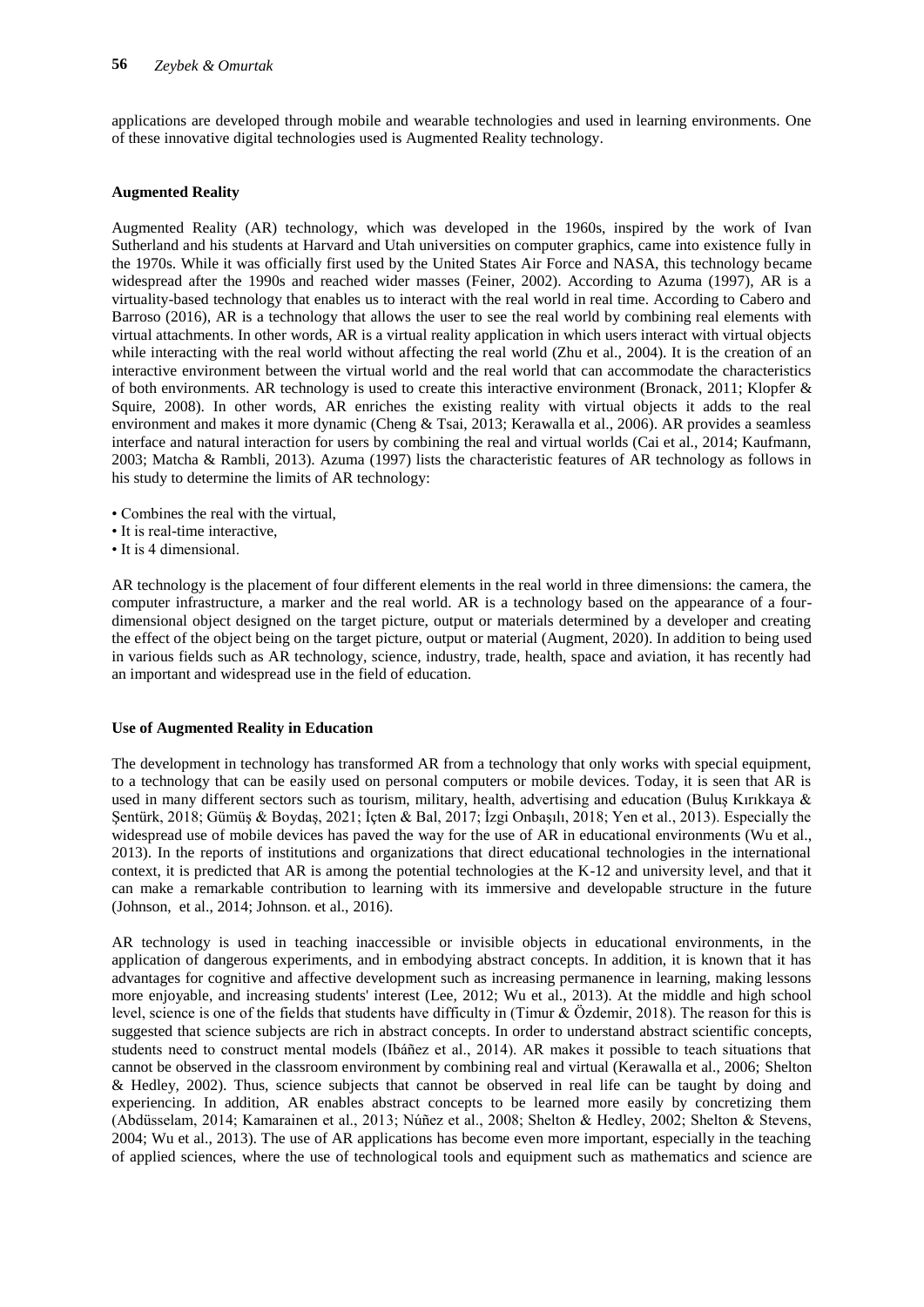more needed; As the idea that AR can be used in educational environments has become widespread, many applications that can be used in science education have been designed recently.

The field of science is of great importance in the development of countries. However there are still problems related to the learning-teaching process in Turkey, such as the lack of integration of learning materials and technology in science education, and the predominance of teacher-centered methods in teaching. It is thought that the fact that students' science achievement is not at the desired level in the national and international context may be related to these problems (Fidan & Tuncel, 2018; Ültay & Ültay, 2020). The fact that AR provides the opportunity to have real world assets and objects in digital environments in the same environment (Azuma et al., 2001) adds some exciting features to the learning of students learning in traditional learning environments. In addition, thanks to AR, some features that cannot be seen in the real world can be modeled three-dimensionally and numerically, and this information can be presented together with real world assets, allowing some abstract concepts to be concretized (Timur & Özdemir, 2018), it increases academic success by transforming the learning process from abstract to concrete, especially in teaching science subjects (Abdüsselam & Karal, 2012).

Research in recent years indicates that AR makes many contributions to educational environments. It is among the results obtained in studies that the use of AR increases academic achievement, supports learning by doing and experiencing and learning by questioning, increases class participation and motivation, makes lessons more enjoyable, facilitates concept teaching and reduces misconceptions (Abdüsselam, 2014; Bressler & Bodzin, 2013; Cai et al., 2014; Chiang et al., 2014; Chen & Wang, 2015; Enyedy et al., 2012; Furió et al., 2015; Hsiao et al., 2012; Hwang et al., 2016; Ibáñez et al., 2014; Kerawalla et al., 2006; Lin et al., 2013; Matcha & Rambli, 2013; Perez-Lopez & Contero, 2013; Rosenbaum et al., 2006; Sırakaya, 2015; Singhal et al., 2012; Shelton & Hedley, 2002; Solak & Cakir, 2015; Squire & Jan, 2007; Tian et al., 2014; Vilkoniene, 2009; Wang et al., 2014; Zhang et al., 2014).

Like cognitive factors, affective factors also play an important role in students' achievement (Tuan et al., 2005). Motivation, which is among these affective factors, is defined as the initiation of the necessary process to meet a need (Waterman, 2005). It is known that motivation is a factor that plays an important role in the learning process and that highly motivated students participate more in the lesson (Dede & Yaman, 2008; Wolters & Rosenthal, 2000). In this context, AR may contribute to the positive development of students' attitudes and motivations towards learning with its features. Today, the use of technology to increase the desire to learn has become a very popular research topic (Di Serio et al., 2013). The fact that this research investigates the effect of AR applications on motivation as well as the effect of academic achievement and at the same time including student opinions makes the research important in terms of contributing to the field. Greene (2007) defined the mixed method as "more than one way of seeing". In this study, it was considered important to determine the academic success and motivation levels of the students, as well as their experiences and opinions about the practice, which were determined quantitatively. In addition, when we look at AR studies in education, it can be said that most of them are at secondary school level and there are relatively few studies at high school level. However, high school students love to learn by exploring and having fun, they prefer fast access to information, thus using technology while researching and learning, they prefer graphics over texts. It is mentioned that the increasing use of augmented reality technologies in educational environments is due to some unique characteristics of young individuals. Kapil and Roy (2014) defined the digital generation as individuals who want a technology-oriented life, are productive social media users, live in a communication environment equipped with advanced technologies, and can actively use technology to overcome the problems they encounter. In order for individuals with these characteristics to participate actively in their learning processes and to increase their interest and gain effective permanent learning experiences, multimedia materials should be created for them and used in teaching environments (Wang et al., 2013).

Based on the idea that technology-based approaches can be useful in different school levels and in different courses, in this study, it was aimed to determine the effects of activities based on AR applications on the ninth grade biology lesson "cell" unit "cellular structures and their functions" subject on the academic achievement of students and their motivation for the biology lesson, and to get students' opinions on the applications carried out. The subject of the 9th grade cell unit "cellular structures and their functions" includes sub-headings such as parts of prokaryotic cells, the structure of eukaryotic cells and the parts that make up this structure, the functions that organelles take in the cell, different cell examples, and intracellular organization. These subjects and concepts are quite abstract and it is important to teach them concretely through various visuals, three-dimensional models, videos and simulations. In addition in the Biology curriculum of the Ministry of National Education, while comparing different cell samples visual elements (photos, pictures, drawings, cartoons, etc.), graphic organizers (concept maps, mind maps, diagrams, etc.), e-learning objects and applications (animation, video, simulation, infographic, augmented and virtual reality applications, etc.) is recommended. Considering all these,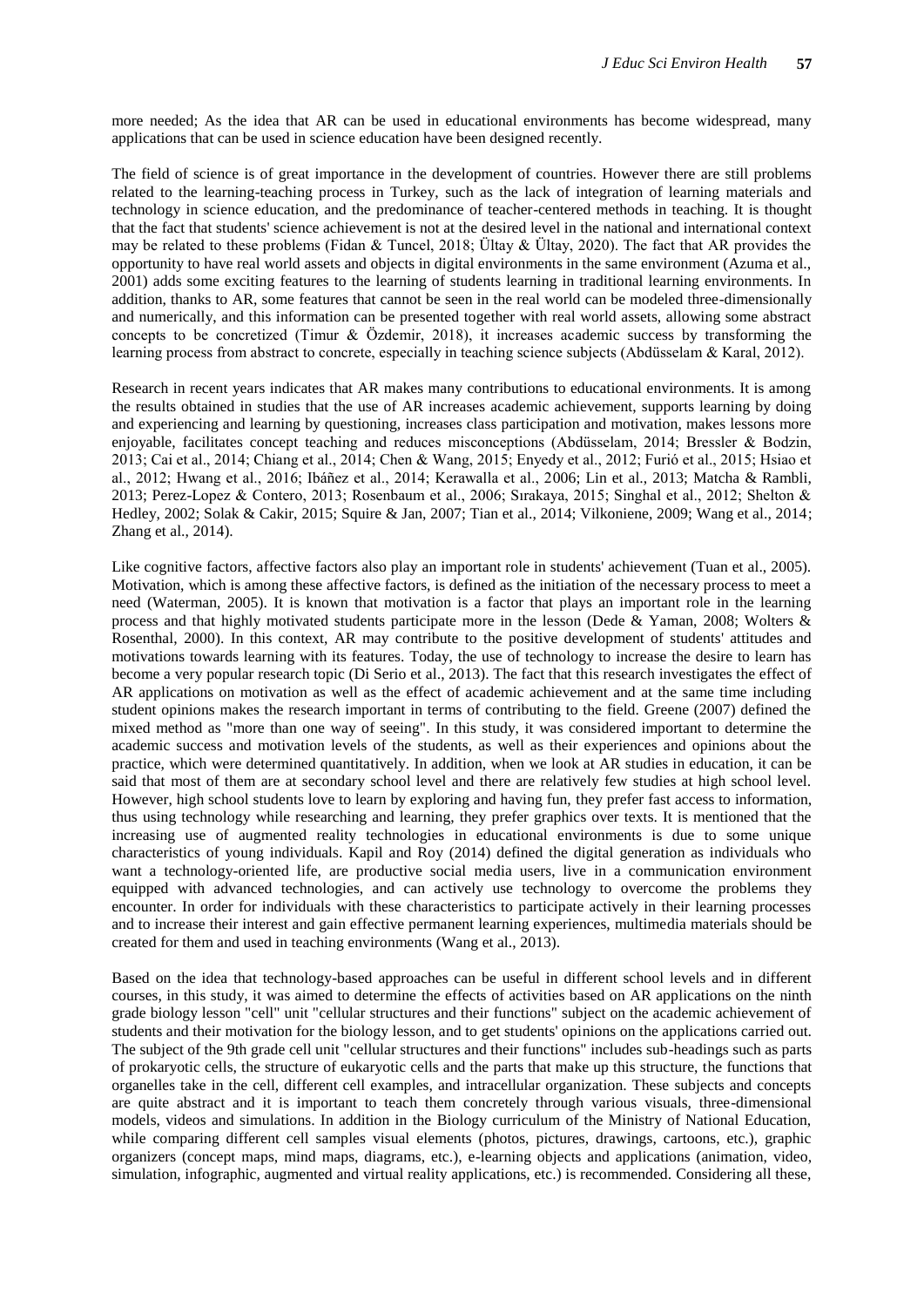it is thought that AR applications will be an effective way to teach the subject of "cellular structures and functions" of the cell unit.

The hypotheses of the experimental research carried out in this direction are presented below:

1. The posttest point averages of the experimental group in which the activities based on AR applications were applied were significantly higher than the posttest point averages of the control group in which the activities based on the current program were applied.

2. The motivation score averages of the experimental group in which the activities based on AR applications were applied were significantly higher than the motivation point averages of the control group in which the activities based on the current program were applied.

The sub-problem regarding the qualitative dimension of the research is given below:

• What are the opinions of the experimental group students about the AR activities applied within the scope of the research?

### **Method**

#### **Research Design**

The design of the research is the explanatory sequential mixed design. The purpose of this design is to use qualitative data to explain quantitative findings in more detail. The first stage in this process includes the collection of quantitative data and the analysis of the data. Afterwards, it is aimed to help explain the answers given in the quantitative dimension with the interviews made at the qualitative stage (Creswell, 2014). The explanatory design is probably the most understandable of the mixed method designs (Creswell & Plano Clark, 2011). One of the reasons for choosing this design is that the researcher and the main problem of the research are quantitative oriented. In addition, its two-stage structure makes this design easy to apply (Creswell & Plano Clark, 2011). The researcher preferred this design in order to carry out the two methods in separate stages, to collect only one type of data at a time, and to support the quantitative data using qualitative data and to explain it in more depth and detail. The static-group pretest-posttest design was applied in the quantitative dimension of the study. In this design, the experimental group and the control group are selected without random assignment. Pretest and posttest are applied to both groups. Experimental process is done only to the experimental group (Cresswell, 2014). While experimental studies are carried out with students in schools, it is often possible to work with ready-made groups. It is generally not possible to make changes in groups and to perform random assignment. In this research, it was necessary to work with previously formed groups, since the experimental study was started in the middle of the academic term. However the experimental and control groups were randomly assigned from these groups. The case study was applied in the qualitative dimension of the study. The case study delves into and analyzes the factors that explain the current situation or influence change and development (Best & Kahn, 2014). With the case study design, the researcher aimed to facilitate the explanation and understanding of the possible change in the scores obtained from the academic achievement test and motivation questionnaire before and after the experimental application. In the context of the case study, the interview method was used to collect the qualitative data of the research. The purpose of the interview is to learn what is in the mind of the individual and to reach his point of view (Patton, 1990). Interviews are used to obtain information about the knowledge and experiences of the individual (Best & Kahn, 2014). Interviews allow to obtain information about what cannot be seen directly and to make alternative explanations about what is seen (Glesne, 2016). In this study, this method was used to obtain the experiences, opinions and suggestions of the participants regarding the experimental process. Within the scope of the research, it was aimed to reach a rich and a variety of data that can confirm each other by employing more than one data collection method.

#### **Study Group**

The students of two different classes, who were studying at the ninth grade level of a private high school in Karaman, were the study groups of the research. One of these groups was determined randomly as the experimental group and the other as the control group. The experimental group consisted of 17 students and the control group consisted of 21 students. The average age of both groups is 15. Students in both the experimental and control groups do not have any knowledge or experience of AR applications. While determining the study group of the experimental research, previously formed ready groups were used. Considering the qualitative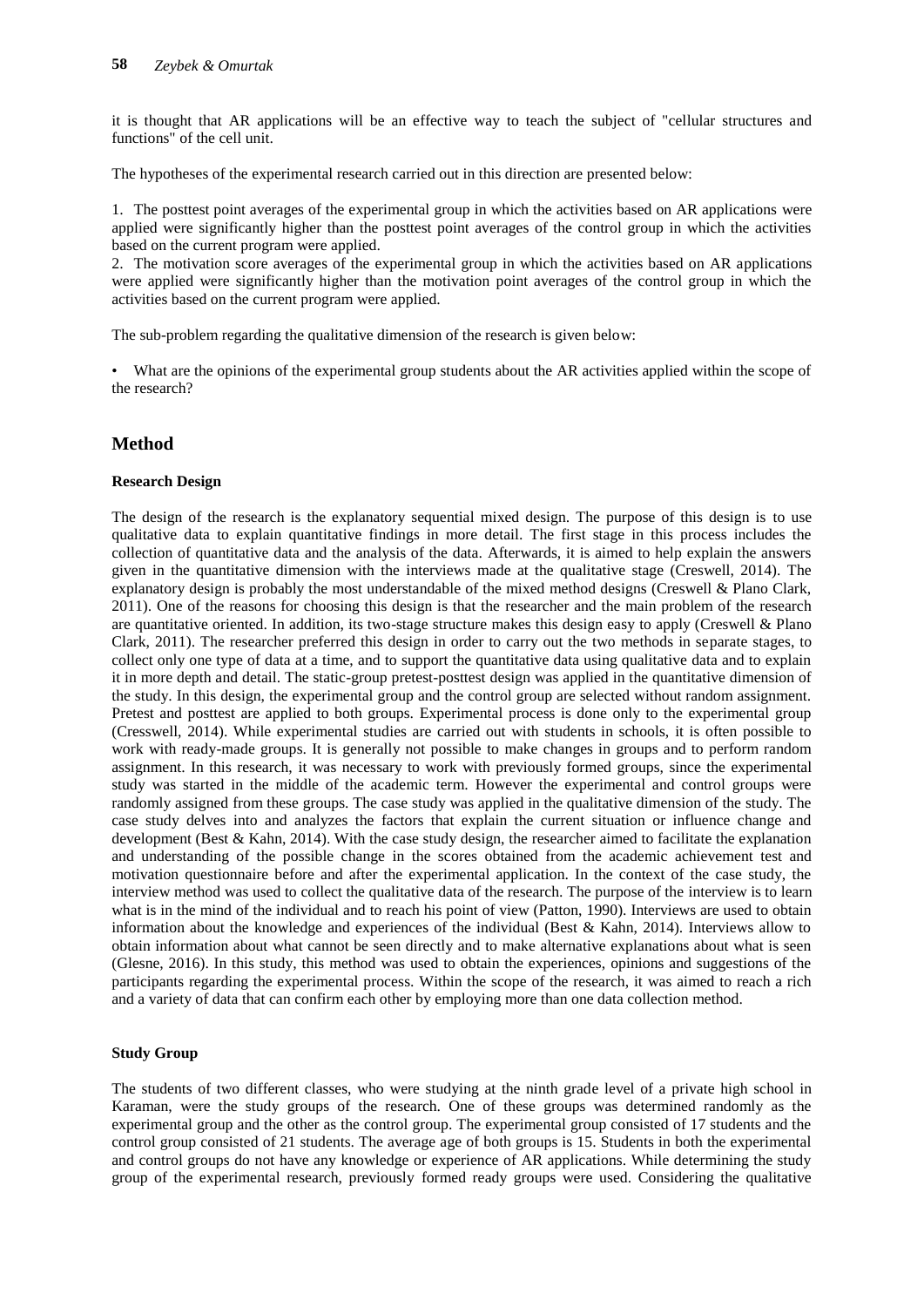dimension of the research, this method can be expressed as easily accessible case sampling. Easily accessible case sampling is often used when the researcher is not able to use other sampling methods. This sampling method brings speed and practicality to the research (Yıldırım & Şimşek, 2018). It was envisaged that the students in the experimental group of the research would be the participants of the qualitative dimension of the research. It was envisaged that the students in the experimental group of the research would be the participants of the qualitative dimension of the research. However, the researcher ended the data collection process at the point where the concepts and processes that emerged while the interview data were collected and analyzed began to repeat each other. At this stage, interviews were conducted with 11 participants. These participants participated in the interviews voluntarily.

In order to determine whether the experimental and control group students were equivalent in terms of academic achievement levels in the biology course cell unit, the independent samples t test was applied to determine whether there was a significant difference between the academic achievement pretest score averages. The t test results of the students' pretest mean scores according to the group are shown in Table 1.

Table 1. The *t* test results of the students' academic achievement pretest mean scores according to the group

| Group         | $\overline{\phantom{0}}$<br>∡⊾ | Sđ                                       | $\cdot$<br>u |       |       |
|---------------|--------------------------------|------------------------------------------|--------------|-------|-------|
| Experiment    | 10.24<br>.∪.∠⊤                 | $\sim$ 71<br>$\sim$ $\sim$ $\sim$ $\sim$ | ⌒.           | ሰ 757 | 0.415 |
| Control       | .00                            | 3.38                                     | 30           |       |       |
| $p \ge 0.5$ . |                                |                                          |              |       |       |

When Table 1 is examined, it is seen that there is no significant difference between the academic achievement pretest mean scores of the experimental and control group students ( $t_{(36)=}0.757$ , p $\leq 0.05$ ). Based on this finding, it can be said that the experimental and control group students are equivalent in terms of academic achievement pretest mean scores in the biology course cell unit. In order to determine whether the experimental and control group students were equal in terms of their motivation levels for the biology lesson, the independent samples *t* test was applied to determine whether there was a significant difference between the motivation questionnaire pretest score averages. The *t* test results of the students' motivation pretest mean scores according to the group are shown in Table 2.

| Factor               | Group      | $\mathbf n$ | $\bar{\textbf{x}}$ | Sd    | df | ־־ כ<br>°<br>t | p     |
|----------------------|------------|-------------|--------------------|-------|----|----------------|-------|
| Intrinsic motivation | Experiment | 17          | 20.18              | 2.94  | 36 | 0.585          | 0.413 |
|                      | Control    | 21          | 19.05              | 4.96  |    |                |       |
| Extrinsic            | Experiment | 17          | 21.12              | 3.02  | 36 | 0.457          | 0.470 |
| motivation           | Control    | 21          | 20.33              | 3.50  |    |                |       |
| Interest in learning | Experiment | 17          | 19.29              | 3.67  | 36 | 1.748          | 0.091 |
|                      | Control    | 21          | 16.76              | 5.03  |    |                |       |
| Responsibility for   | Experiment | 17          | 20.12              | 3.24  | 36 | 1.628          | 0.482 |
| learning             | Control    | 21          | 19.19              | 4.51  |    |                |       |
| Confidence in        | Experiment | 17          | 19.47              | 4.93  | 36 | 1.134          | 0.264 |
| learning             | Control    | 21          | 17.62              | 5.06  |    |                |       |
| Anxiety in exams     | Experiment | 17          | 16.18              | 4.71  | 36 | 1.084          | 0.286 |
|                      | Control    | 21          | 17.71              | 4.04  |    |                |       |
| Total                | Experiment | 17          | 116.35             | 12.10 | 36 | 0.919          | 0.364 |
|                      | Control    | 21          | 110.67             | 23,03 |    |                |       |

Table 2. The *t* test results of the students' motivation pretest mean scores according to the group

p≤..05.

When Table 2 is examined, it is seen that there is no significant difference between the motivation pretest mean scores of the experimental and control group students in terms of total motivation level and in terms of each sub-dimension ( $t_{(36)}=0.919$ ,  $p\leq 0.05$ ). Based on this finding, it can be said that the experimental and control group students are equivalent in terms of their motivation pretest mean scores.

#### **Data Collection Tools**

The experimental design of the research is the static group pretest-posttest design, and an achievement test consisting of 43 questions was developed by the researcher to be applied to the experimental and control groups as pretest and posttest. While creating the items for the test, cooperation was made with biology experts and language experts, the relevant literature was scanned to ensure content validity, and opinions were received from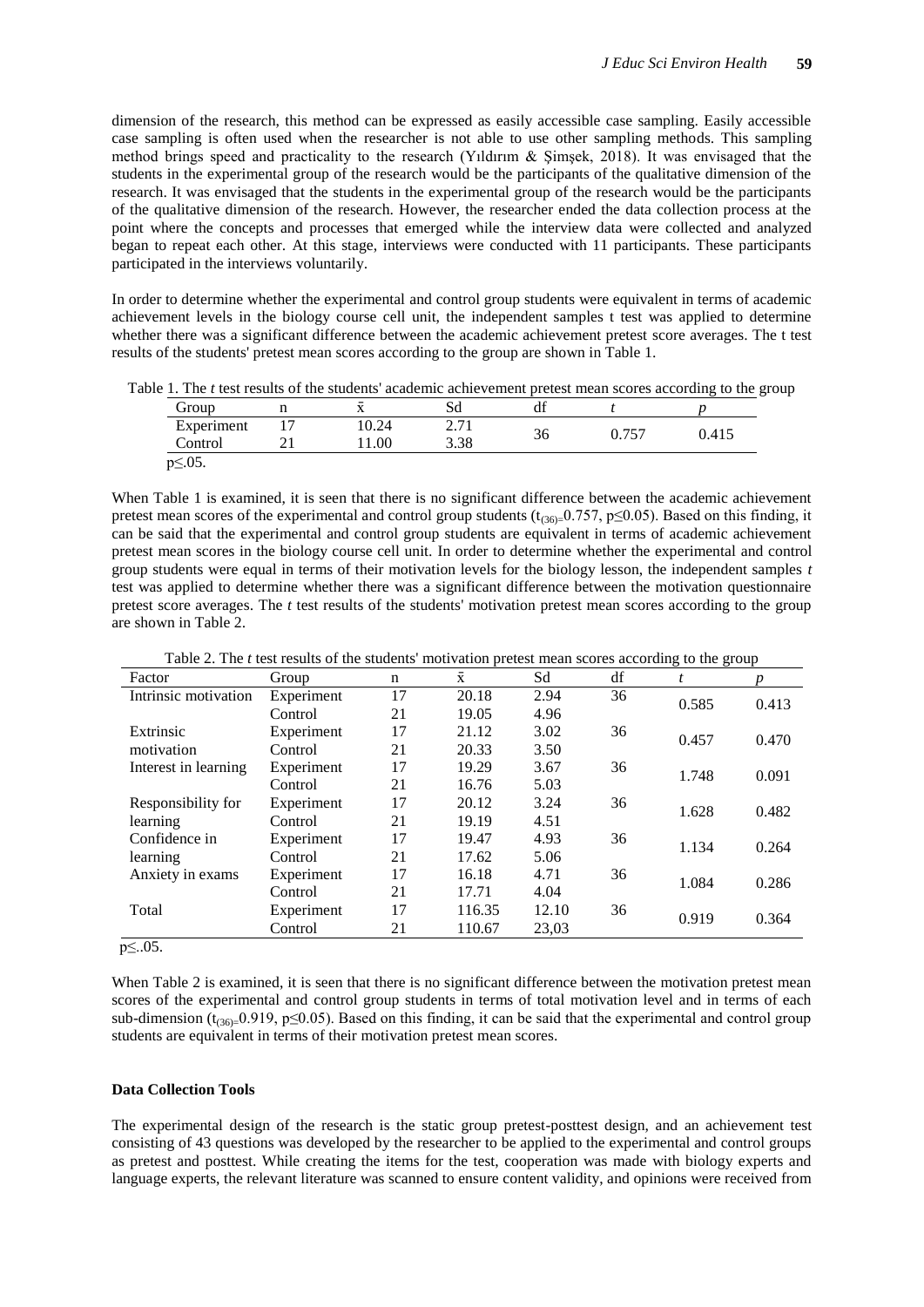three experts working in the relevant field. As a result of expert evaluations, corrections were made on the test and the agreement value between the evaluations of the experts was calculated (Miles & Huberman, 1994); It was determined as 0.81. The test was applied to students studying in two different high schools in the city of Karaman in order to calculate its reliability. The reliability of the test as a result of the application was calculated by the Kuder-Richardson (KR-20) method as  $r=0.95$ . Item difficulties (pj) were determined based on the data obtained from the pre-application and the average difficulty of the test was calculated as 0.44. Accordingly, it is possible to say that the developed test is a medium difficulty test. In the study, item discrimination values were calculated. As a result of the obtained values, item 9 (pj=0.36, qj=0.64, rjx= 0.26) and item 17 (pj=0.53, qj= 0.47, rjx=0.29) were not included in the final test due to their low efficacy. After these changes, 41 questions remained in the test. After the changes, the reliability of the test was recalculated with the KR-20 method and the reliability coefficient was found to be r=0.95. The high values of this coefficient, close to 1.00, indicate that reliability in terms of internal consistency is provided (Demirel, 2008). This value is quite good for an achievement test.

In order to determine the effect of AR applications on the motivation of students towards biology lesson, "Motivation Questionnaire for Biology Lesson" (BDME), which was developed by Glynn and Koballa (2006) and adapted into Turkish by Ekici (2009), was used. The original questionnaire developed by Glynn and Koballa (2006) consists of six dimensions. These are *intrinsic motivation, extrinsic motivation, interest in learning biology, responsibility in learning biology, confidence in learning biology, and anxiety in biology exams*. It is stated that the Cronbach Alpha reliability coefficient for the overall scale was determined as .93. The questionnaire translated into Turkish was applied to 646 high school students, and its validity and reliability were determined. According to the results of the analysis, the number of items, which was 30 in the original questionnaire, was also preserved in the Turkish questionnaire. According to the results of the factor analysis, it was determined that the Turkish questionnaire had six dimensions, just like the original questionnaire. There are 5 items in each dimension of the Turkish questionnaire. While the Cronbach Alpha reliability coefficient was found to be .87 for the overall questionnaire, it was determined that it ranged from .80 to .89 in its dimensions. These values are similar to previous studies (Glynn & Koballa, 2006; Glynn et al., 2007; Glynn et al., 2009). Questionnaire items were arranged in a 5-point Likert type. Positive items are never: 1 point, rarely: 2 points, sometimes: 3 points, usually: 4 points, and always: 5 points, while negative items are evaluated in the opposite way. In addition, statistically significant and positive correlations were determined between the six factors in the questionnaire. It states that these relationships between the dimensions of the scale are moderate and positive, and that the scale consists of factors independent of each other (Büyüköztürk, 2006). As a result; it has been determined that the Turkish form of the biology lesson motivation questionnaire is suitable for Turkish, valid and reliable in terms of language.

At the end of the experimental process, standardized open-ended interviews were conducted with the volunteer participants. For this purpose, an interview form consisting of open-ended questions was prepared by the researchers. The interview form was evaluated by the experts in the field of curriculum development and measurement-evaluation in terms of the suitability of the questions, and by the language experts in terms of clarity. As a result the form was found appropriate to apply to the participants. As examples of the questions in the interview form; *"Do you think AR applications contributed to your learning, remembering and your achievement in the course? (If so, how did it contribute?), Do you think AR applications contributed to your interest and motivation towards the lesson? (If so, how did it contribute?), Have AR applications changed your study method? (If so, how did it change?), Do you think AR applications contributed to the classroom environment, teacher-student and student-student relations? (If so, how did it contribute?), What do you think about the software you use for AR applications?, What changes would you like to make if you were to make the application again?, Do you think that education should be supported with AR applications in the future? (If so, why it should be supported?)"* can be given.

#### **Implementation Process and Data Collection**

In the study, the experimental application was made in the *cell* unit of the ninth grade biology course. At the beginning of the application, the achievement test prepared by the researcher and the biology lesson motivation questionnaire were given to the experimental and control group students as a pre-test. The experimental process was started with the subject of *cell and organelles* subject of the *cell* unit. The biology course, in which the experimental application is made, is a 3-hour course per week and is mostly taught in the classroom environment. The experimental group students were informed by the researcher about the definition of *AR* and mobile and computer-assisted AR applications before the application. AR mobile application was installed on the phones of the experimental group students and personal accounts were created for each of them. The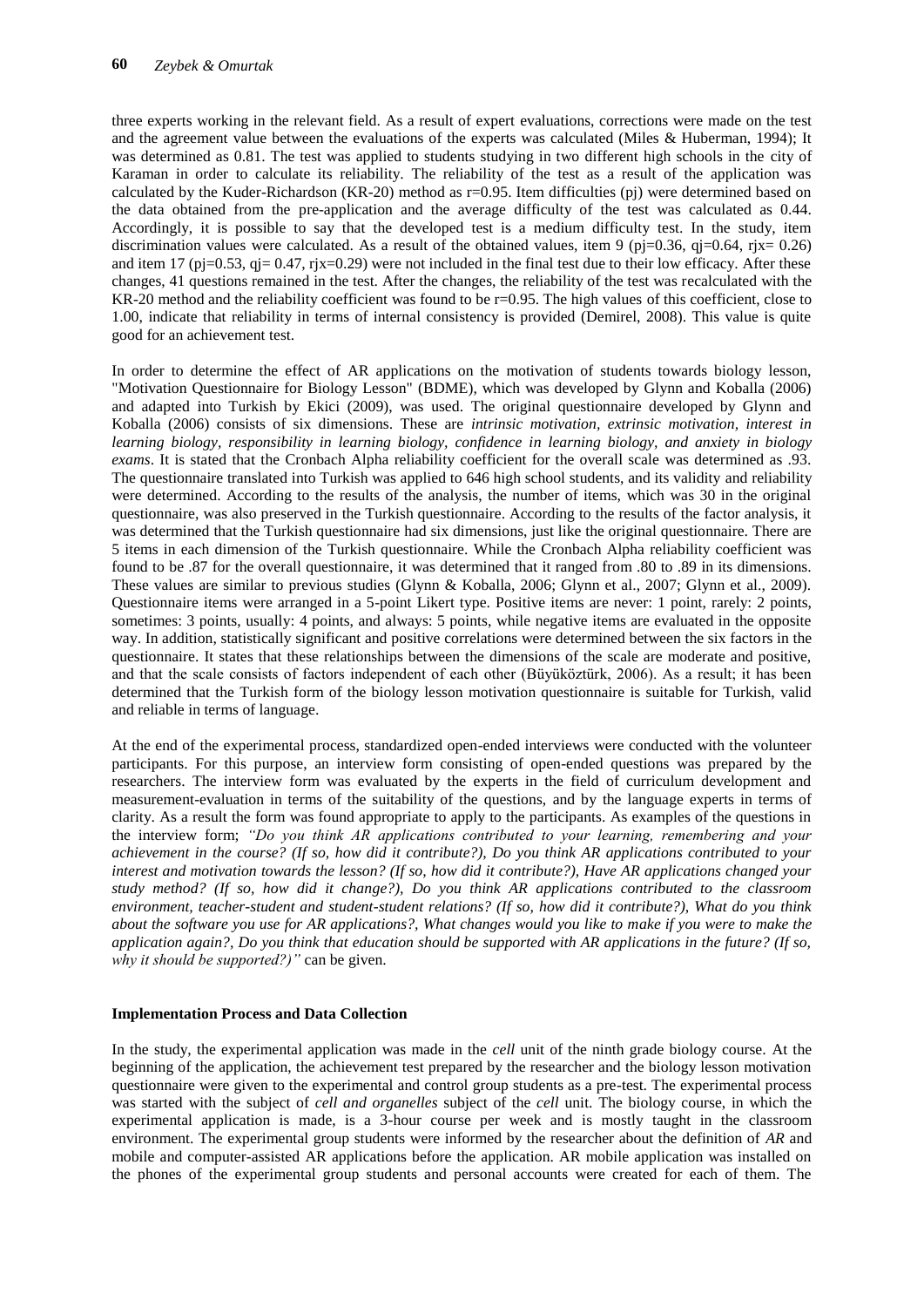students acquired visuals on the subject *cells and organelles*, and shot short videos describing the functions and properties of *cells and organelles*. In order to combine images and videos, they opened the relevant application on computers in the computer laboratory and logged into the program with their user accounts. Then they combined the pictures and videos they uploaded to the application. Finally, they introduced the pictures using the application on their mobile devices and played the videos they had uploaded in this way. While these procedures were carried out for a total of 18 lesson hours for 6 weeks, 3 lessons per week, in the experimental group; in the control group, the lessons continued in line with the current program, and the subjects were explained by the teacher.

As soon as the experimental application was completed, the achievement test and the biology lesson motivation questionnaire were applied to the experimental group and the control group as a post-test. On the other hand interviews were held with 11 students in the experimental group; at the beginning of the interviews, the purpose, importance, scope of the research and where the data obtained from the research will be used were explained to the participants; in order to facilitate the breakdown and analysis of the interview data and to prevent data loss, it was explained to the participants that the interview could be recorded with audio, and their verbal consent was obtained in this regard.

#### **Analysis of Data**

The quantitative data of the study were analyzed through IBM SPSS Statistics 24 program. For the statistical techniques to be applied in the study, the Shapiro-Wilk test was applied in order to determine whether the distribution of the measurements of the dependent variables is normal or not, taking into account the group size smaller than 50, and the test results are given in Table 3.

| Table 3. Tests of normality  |            |                  |    |      |  |  |
|------------------------------|------------|------------------|----|------|--|--|
|                              |            | Shapiro-Wilk     |    |      |  |  |
|                              | Group      | <b>Statistic</b> | df | p    |  |  |
| Academic achievement         | Experiment | .905             | 17 | .083 |  |  |
| pre-test                     | Control    | .898             | 21 | .032 |  |  |
| Academic achievement         | Experiment | .883             | 17 | .036 |  |  |
| post-test                    | Control    | .917             | 21 | .077 |  |  |
| Intrinsic motivation         | Experiment | .952             | 17 | .496 |  |  |
| pre-test                     | Control    | .886             | 21 | .019 |  |  |
| Intrinsic motivation         | Experiment | .887             | 17 | .041 |  |  |
| post-test                    | Control    | .950             | 21 | .345 |  |  |
| <b>Extrinsic motivation</b>  | Experiment | .929             | 17 | .210 |  |  |
| pre-test                     | Control    | .939             | 21 | .209 |  |  |
| <b>Extrinsic motivation</b>  | Experiment | .930             | 17 | .219 |  |  |
| post-test                    | Control    | .915             | 21 | .070 |  |  |
| Interest in learning biology | Experiment | .958             | 17 | .587 |  |  |
| pre-test                     | Control    | .975             | 21 | .842 |  |  |
| Interest in learning biology | Experiment | .939             | 17 | .312 |  |  |
| post-test                    | Control    | .936             | 21 | .183 |  |  |
| Responsibility in learning   | Experiment | .928             | 17 | .199 |  |  |
| biology pre-test             | Control    | .921             | 21 | .090 |  |  |
| Responsibility in learning   | Experiment | .906             | 17 | .085 |  |  |
| biology post-test            | Control    | .845             | 21 | .004 |  |  |
| Confidence in learning       | Experiment | .896             | 17 | .058 |  |  |
| biology pre-test             | Control    | .951             | 21 | .348 |  |  |
| Confidence in learning       | Experiment | .929             | 17 | .211 |  |  |
| biology post-test            | Control    | .899             | 21 | .033 |  |  |
| Anxiety in biology exams     | Experiment | .930             | 17 | .219 |  |  |
| pre-test                     | Control    | .927             | 21 | .118 |  |  |
| Anxiety in biology exams     | Experiment | .899             | 17 | .065 |  |  |
| post-test                    | Control    | .931             | 21 | .147 |  |  |
| Total motivation pre-test    | Experiment | .937             | 17 | .286 |  |  |
|                              | Control    | .943             | 21 | .247 |  |  |
| Total motivation post-test   | Experiment | .938             | 17 | .298 |  |  |
|                              | Control    | .938             | 21 | .195 |  |  |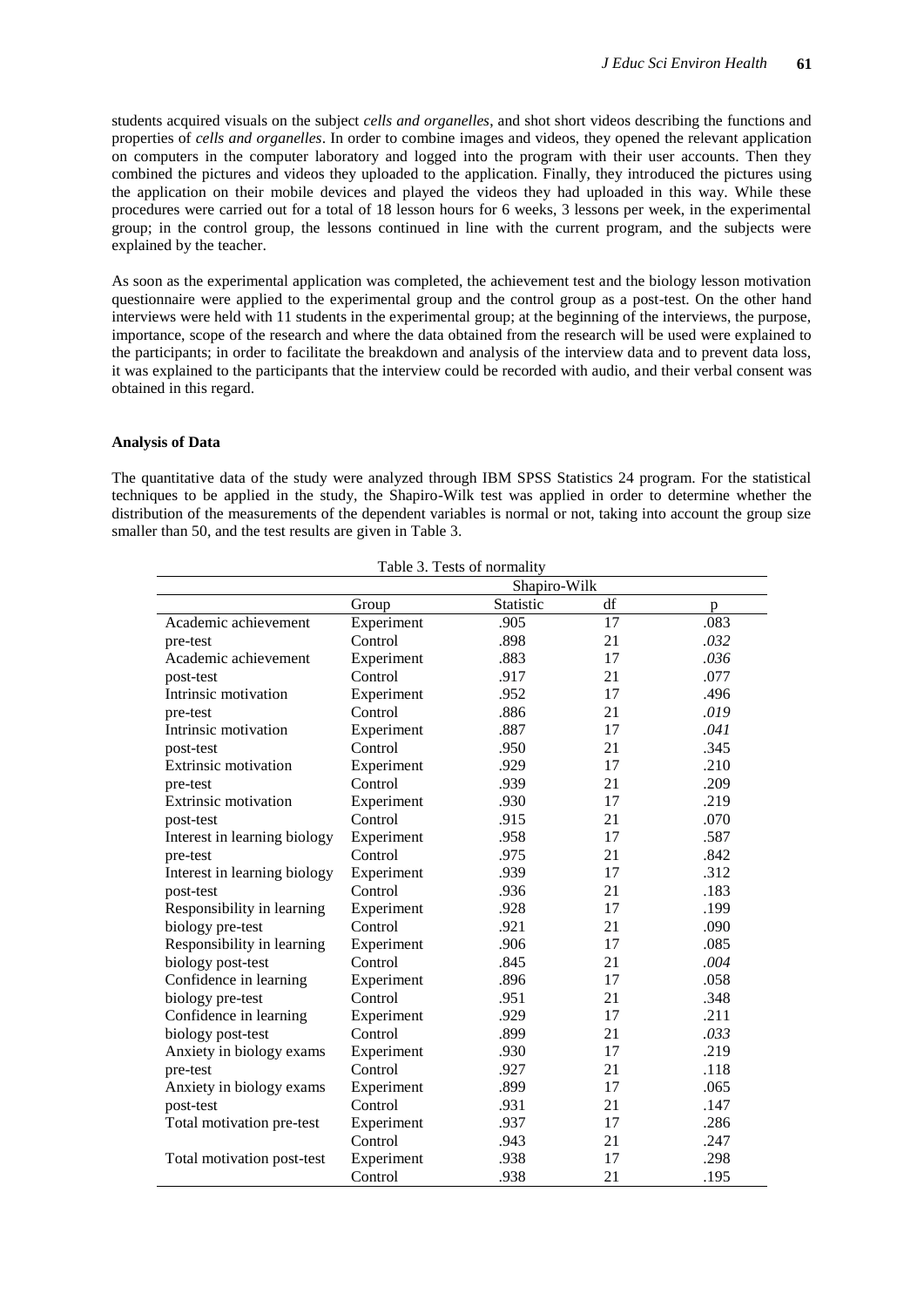In the analysis, the statistical (null) hypothesis was established as "the distribution of scores does not differ significantly from the normal distribution", so the calculated p value was higher than  $\alpha = .05$ , it was interpreted as that the scores at this significance level did not show excessive deviation from the normal distribution and are appropriate (Büyüköztürk, 2007). Looking at Table 3; it can be said that most of the pretest and posttest measurements show a normal distribution. Based on this data, independent samples *t* test from parametric statistical techniques was used to determine whether there was a significant difference between the scores of the experimental group students and the control group students from the academic achievement test and the motivation questionnaire. Six different points less than  $\alpha = .05$  were neglected considering the group size greater than 15.

The qualitative data obtained by the interview method were analyzed with the descriptive analysis technique. Descriptive analysis is the lowest level and simplest form of analysis in which data is shown, described, illustrated and explained as it is (Sönmez & Alacapınar, 2011). Descriptive analysis is mostly used in research where the conceptual structure of the research is clearly determined beforehand (Yıldırım & Simsek, 2006). Since the conceptual framework and themes were determined at the beginning of the research process, the descriptive analysis method was preferred. The questions in the interview form were also effective in determining the themes. In this study, the interview data were recorded audibly and these data were listened to by the researcher on the day of the interview and recorded in the word processing program. Relevant themes were determined for descriptive analysis, the data obtained were processed according to the thematic framework and presented with direct quotations. The following validity and reliability studies were conducted in the quantitative and qualitative dimensions of the research:

1. In the study, in which quantitative and qualitative data collection methods were used together, the researchers became a natural part of the research process by spending time in the field and conducting direct interviews with the participants, both in the experimental process and the interview process. Therefore, in this study, researchers play a participant role. The closeness of the researcher to the participants increases the validity (Creswell, 2017). 2. The processes followed in preparing the achievement test and interview form used in the research are explained under the heading of data collection tools.

3. The research process was enriched with qualitative and quantitative data collection techniques. Different data collection techniques were used together to increase the credibility of the research.

4. The qualitative findings of the research were clearly presented, and participant confirmation was obtained for the data collected at the end of the one-by-one interviews with the students. The findings obtained from the interviews were presented through direct quotations to increase the transferability, and the opinions of the researchers were reflected in the interpretation stage after the data were collected and analyzed.

5. The analysis results of the collected data were examined by other researchers and experts.

6. The research process was explained in detail.

## **Findings**

#### **Findings Regarding the First Hypothesis of the Study**

Table 3 shows the independent samples t-test results, which were conducted to determine whether the posttest mean scores of the experimental group students in which the AR applications were applied and the control group students in which the current program was applied showed a significant difference.

| Table 3. The $t$ test results of the students' academic achievement posttest mean scores according to the group |  |
|-----------------------------------------------------------------------------------------------------------------|--|
|-----------------------------------------------------------------------------------------------------------------|--|

| Group      | <br>$\overline{\phantom{0}}$<br>$\Lambda$ | Sd          | df |      |          |
|------------|-------------------------------------------|-------------|----|------|----------|
| Experiment | 28.06                                     |             | 36 | .922 | $0.000*$ |
| Control    | 14.86                                     | C 27<br>. ت |    |      |          |
| * $p$ ≤05. |                                           |             |    |      |          |

When Table 3 is examined, it is seen that the posttest mean scores of the experimental group students are significantly higher than the posttest mean scores of the control group students ( $t_{(36)}=17,922$ ; p $\leq 0.05$ ). Based on this finding, it can be said that AR applications are effective in achieving academic achievement in the ninth grade biology cell unit compared to the current application.

#### **Findings Regarding the Second Hypothesis of the Study**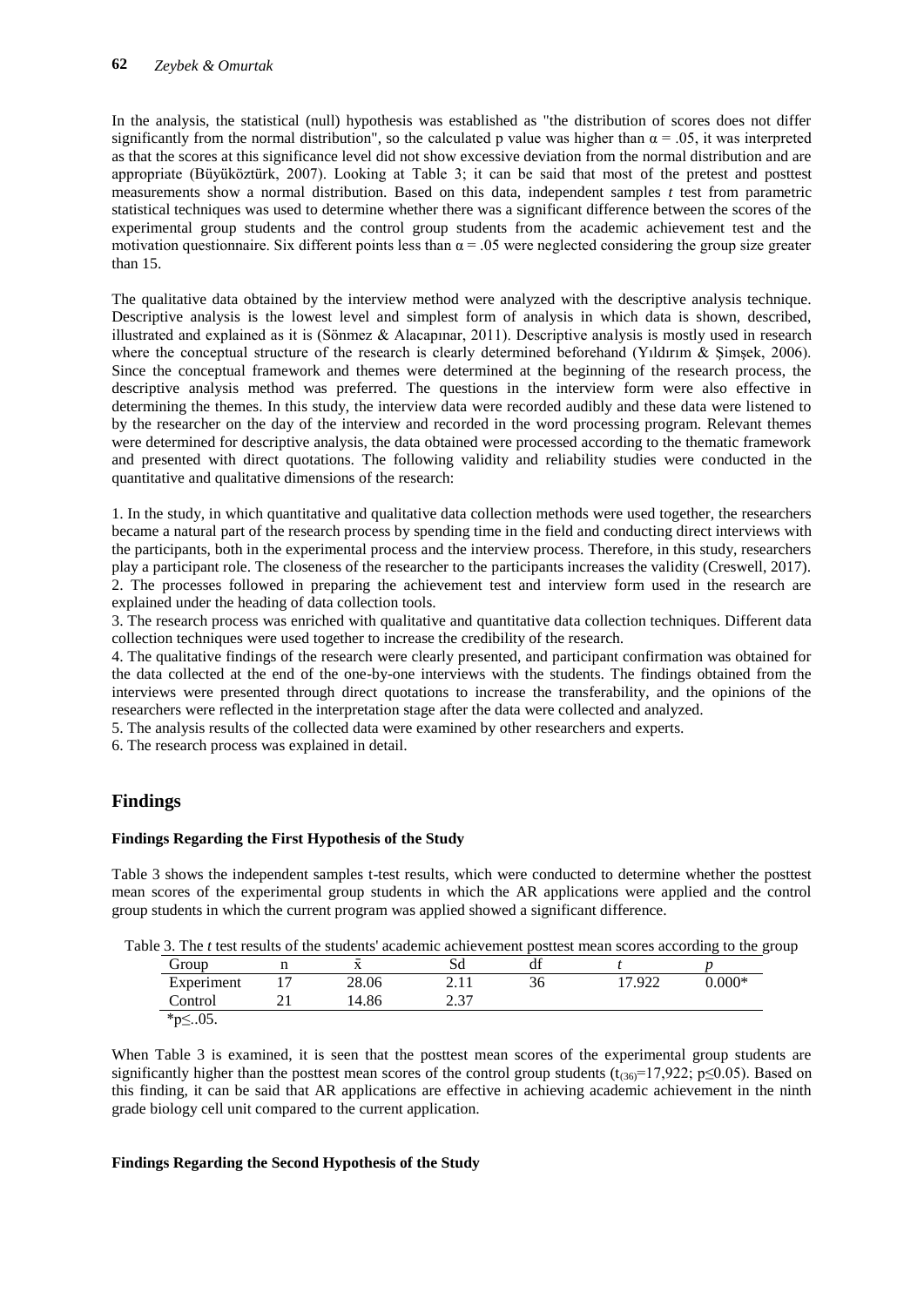Table 4 shows the independent samples *t* test results of the mean scores obtained from the biology lesson motivation questionnaire of the experimental group students in which AR applications were applied and the control group students in which the current application was applied. When Table 4 is examined, there is no significant difference between the mean scores of the experimental group students and the control group students in the motivation questionnaire for the biology lesson in terms of "intrinsic motivation, extrinsic motivation, interest in learning, responsibility in learning, trust in learning" dimensions and total score. However, a significant difference was found in favor of the experimental group in terms of "anxiety in exams" (t(36)=2.593; p≤0.05). Based on this finding, it can be said that AR applications performed in the ninth grade biology lesson cell unit increase students' anxiety about exams compared to the current curriculum.

| Factor         | Twie it the <i>t</i> test results of the statemes motivation position mean scores according to the group<br>Group | n  | $\bar{x}$ | Sd    | df | t     | n        |
|----------------|-------------------------------------------------------------------------------------------------------------------|----|-----------|-------|----|-------|----------|
| Intrinsic      | Experiment                                                                                                        | 17 | 20.77     | 3.21  | 36 | 1.272 | 0.211    |
| motivation     | Control                                                                                                           | 21 | 19.24     | 4.01  |    |       |          |
| Extrinsic      | Experiment                                                                                                        | 17 | 22.29     | 1.57  | 36 | 1.344 | 0.187    |
| motivation     | Control                                                                                                           | 21 | 21.14     | 3.23  |    |       |          |
| Interest in    | Experiment                                                                                                        | 17 | 19.00     | 4.05  | 36 | 0.733 | 0.468    |
| learning       | Control                                                                                                           | 21 | 17.86     | 5.29  |    |       |          |
| Responsibility | Experiment                                                                                                        | 17 | 20.65     | 2.47  | 36 | 0.648 | 0.521    |
| for learning   | Control                                                                                                           | 21 | 19.86     | 4.50  |    |       |          |
| Confidence in  | Experiment                                                                                                        | 17 | 19.65     | 2.62  | 36 | 0.730 | 0.470    |
| learning       | Control                                                                                                           | 21 | 18.67     | 5.00  |    |       |          |
| Anxiety in     | Experiment                                                                                                        | 17 | 20.06     | 2.93  | 36 | 2.593 | $0.014*$ |
| exams          | Control                                                                                                           | 21 | 16.86     | 4.35  |    |       |          |
| Total          | Experiment                                                                                                        | 17 | 122.41    | 11.45 | 36 | 1.688 | 0.100    |
|                | Control                                                                                                           | 21 | 113.62    | 18.82 |    |       |          |

Table 4. The *t* test results of the students' motivation posttest mean scores according to the group

 $*$  p≤..05.

#### **Findings regarding the Sub-problem related to the Qualitative Dimension of the Research**

While the research findings related to the interviews with the participants were given, the common opinions of the participants were collected and presented together and supported by direct quotations.

| Table 5. Qualitative findings of the research |  |  |
|-----------------------------------------------|--|--|
|                                               |  |  |

| Themes                                                                                                                 | Codes                                                                                                                                                                           |
|------------------------------------------------------------------------------------------------------------------------|---------------------------------------------------------------------------------------------------------------------------------------------------------------------------------|
| Positive aspects (S1, S2, S4, S7)                                                                                      | It includes visuality, reflects reality, is practical, enjoyable<br>and entertaining                                                                                            |
| Negative aspects (S4, S6, S7)                                                                                          | Taking time                                                                                                                                                                     |
| Contribution to learning (S1, S2, S3, S4, S6,<br>S7, S8, S9, S10, S11)                                                 | Not taking notes<br>Ensuring learning by doing and experiencing, being<br>permanent, increasing level of learning and course<br>achievement, improving academic self-confidence |
| Effect on study methods                                                                                                | Changing study method, working with visual elements,<br>seeing the subject more detailed, visuals draw attention, no<br>change                                                  |
| Contribution to the interest and motivation for<br>the course $(S1, S2, S3, S4, S8)$                                   | Destroying the prejudices about the course, increasing<br>interest and motivation, providing excitement and happiness,<br>getting bored, decreasing motivation                  |
| Its effect on the classroom environment,<br>teacher-student and student-student relations<br>(S2, S3, S6, S7, S8, S11) | Helping, sharing, exchanging ideas, teamwork, a friendly<br>environment                                                                                                         |
| Opinions on the software used (S1, S3, S10,<br>S <sub>1</sub> <sup>1</sup>                                             | Being different and entertaining, providing access to<br>information in a different way,                                                                                        |
| (S2, S6, S8)                                                                                                           | Difficult to use, slow                                                                                                                                                          |
| Suggestions (S1, S3, S4, S7, S8, S9, S11)<br>(S4, S6)                                                                  | Application of biology course in different subjects, physics,<br>chemistry and geography courses.                                                                               |
| (S2, S3, S7, S11)                                                                                                      | Giving more time<br>Similar practices in other schools, supporting learning by<br>doing and experiencing                                                                        |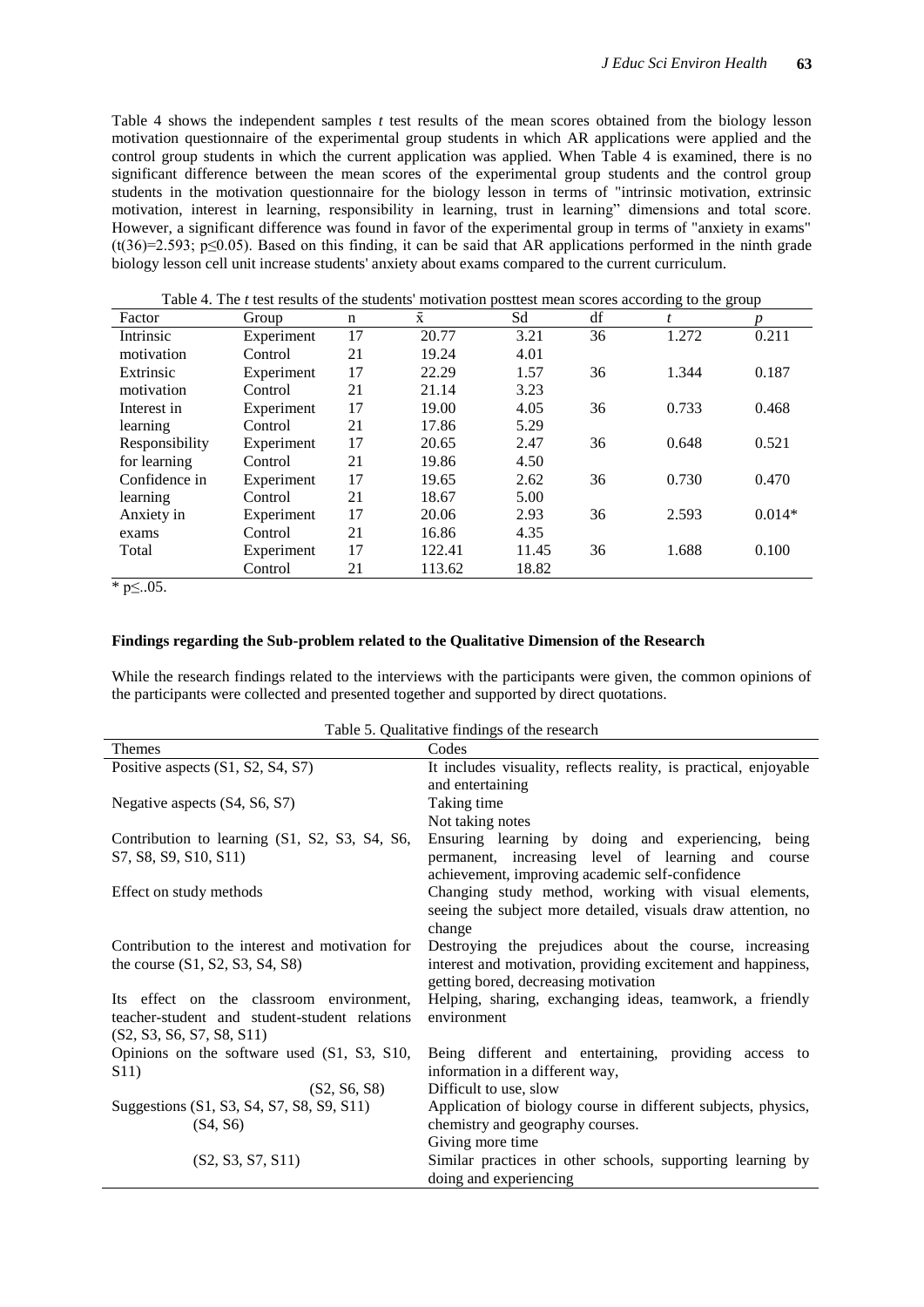Students participating in the research, regarding the positive aspects of AR applications; they stated that it reflects the reality, that it is enjoyable and entertaining. Examples of student views on this issue are presented below:

- S1; I liked it, it was pretty good, I liked that it was hands-on and visual.
- S2; I liked that the app is visual and fun.
- S4; It was a great practice for me to not get bored in the lesson.
- S7; I really liked that the app reflects reality.

Students, regarding the negative aspects of AR applications; they expressed the opinion that not taking notes and taking time. Examples of student views on this issue are presented below:

S4; Using the app was taking time.

- S6; Applications took a long time.
- S7; It was fun, but it was better when we took notes, and we didn't take notes here.

Regarding the contribution of AR applications to learning; they stated that they learn by doing and living, applications contain visuals, and they provide easy and permanent learning. Examples of student views on this issue are presented below:

S1; The class was more fun. We learned the subject better. We don't like to memorize. I think I am and will be more successful with AR applications.

S2; I remembered what I learned more easily because my visual intelligence was better.

S3; It was more permanent and fun to practice rather than reading and writing.

S4; The fact that it was hands-on rather than narrative helped us recognize and visually recall organelles.

S6; Because we did it ourselves, we learned better by seeing all the finer details.

S7; Using and applying technology has been more effective.

S8; I learned better thanks to the practical teaching of the course subject rather than being taught by writing it down.

S9; It had an effect on me learning better and remembering easily.

- S10; It contributed to my achievement in the biology course, my self-confidence increased.
- S11; We started to believe that we could do better on the exams.

A few of the students stated that AR applications had an effect on their study methods and they understood better visually. Some students stated that although the application attracted attention with its visual side, it still did not change their study methods. Examples of student opinions are presented below:

S8; It changed the way I study, now I started working with visual elements.

S10; My study activities have changed.

S11; While I used to perceive the cell as simple, with this application I changed my way of working because I saw that the cell and its organelles are more detailed.

S4; My study method hasn't changed, but the visuals and pictures have caught my attention.

The students who participated in the research stated that AR applications increased their interest and motivation towards the lesson and reduced their prejudices about the biology lesson. One participant stated that his motivation decreased due to the long duration of AR applications. Examples of student opinions are presented below:

S2; I started coming to biology classes more excited and happy.

- S3; The studies really caught my attention and it changed my perspective on biology.
- S4; With the app, my interest in biology grew.
- S8; With this study, my prejudice to biology was destroyed and my motivation increased.
- S1; I got bored with the applications because it took so long and my motivation dropped.

The students stated that the AR application increased the sharing and exchange of information, and made the classroom environment more friendly. Student opinions regarding this are given below:

S2; There was a more friendly atmosphere with our teacher and our friends.

S3; Our teacher helped us a lot because it was the first time we did such a practice, and sometimes teamwork was effective.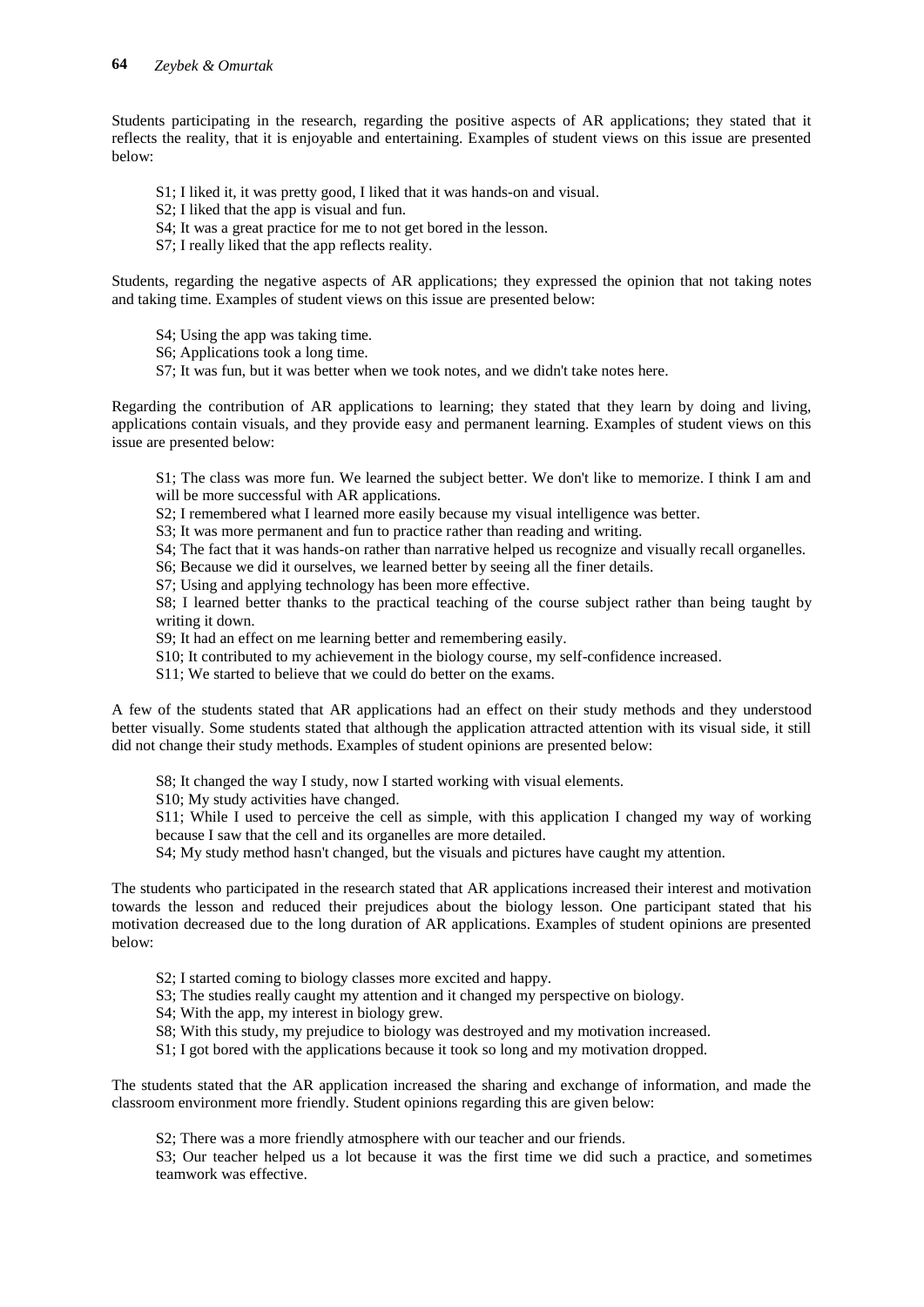

Figure 1. Visuals of AR applications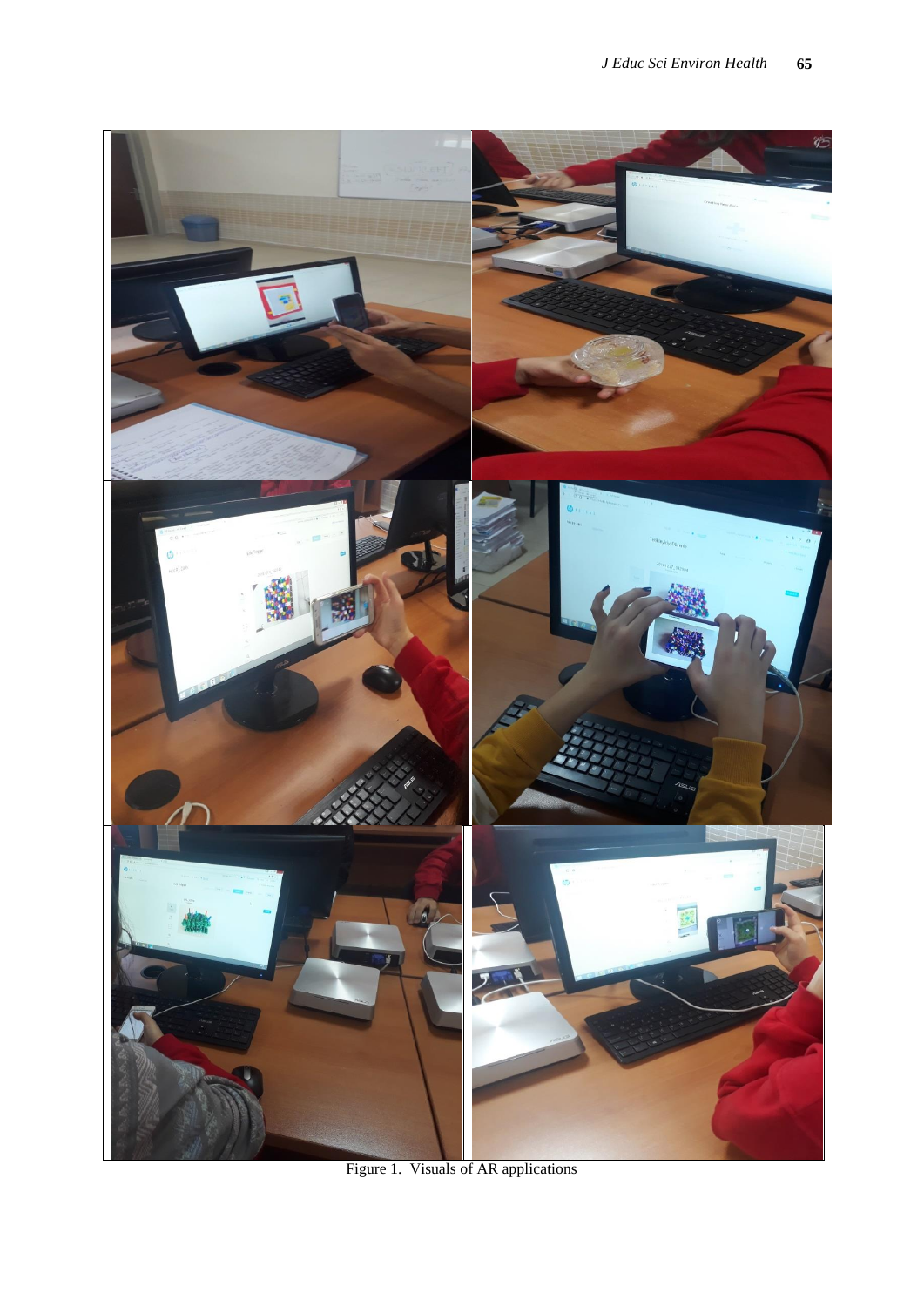S6; We became more sincere with our teacher and our sharing with our friends increased.

S7; We exchanged ideas with our friends.

S8; We learned by discussing organelles with our friends.

S11; We got help from our teacher and helped and socialized with our friends.

While some of the students participating in the research emphasized that AR software is fun, reflects reality and has easy access to information; others stated that they had difficulties in installing and using the application and that this application should be developed. Examples of student opinions are presented below:

S1; Although I struggled a bit, it was a good application.

S3; It was a different application, more reflective of the virtual environment to us.

S10; I liked it very much because it is an application where I can access information very easily.

S11; I found the app fun and very beautiful.

S2; I had a very difficult time installing and using the software.

S6; I had a hard time introducing pictures and uploading videos. It would be better if the application was developed.

S8; It would be nice if the app was faster.

The students participating in the research stated that it would be good to make AR applications in other units of the biology course, in physics, chemistry and geography courses. Student opinions regarding this are given below:

S1; Because it is 3D, we remembered it. I would like to do it in other lessons as well.

S3; I learned the cell unit very well. If we did it in physics and chemistry classes, I would learn very well. S4; It would be great if we could do in geography class. I would like it to be embodied in this way, as other biology subjects also remain abstract.

S7; I cannot understand many subjects in physics class, I would like to do this application in physics class as well.

S8; I would love to do it in chemistry and geography classes.

S9; This technology should be used in all courses.

S11; I would like to do it in different units as well. It should also be applied in physics and chemistry classes.

Students made various suggestions regarding AR applications. Some of these recommendations are presented below:

S2; "I think that students should be active with these and similar practices and should be supported for learning by doing."

S3; "It would be more comfortable if the application was done in more class hours. It is an application where we will be more successful by learning through the concretization of abstract concepts."

S7; "This practice should definitely be done in other schools as well."

S11; "AG studies should be supported in education and in our country."

The students' views on AR applications are stated above. In Figure 1 above, visuals of AR applications are given.

### **Discussion and Conclusion**

When the findings related to the first hypothesis of the research are examined, it was seen that the achievement posttest point averages of the experimental group students were significantly higher than the posttest averages of the control group students. Based on this finding, it can be said that AR applications are effective in achieving academic achievement in the ninth grade biology cell unit compared to the current curriculum. This finding can be interpreted as the use of AR supported teaching materials in science education will provide positive learning outcomes. This finding shows parallelism with the qualitative findings of the study. The participants of the study stated that AR applications enable learning by doing and experiencing, increase the level of learning and academic success, that what they learn in this way is permanent and their academic self-confidence improves. In addition, the students evaluated the applications positively in terms of including visuality, reflecting the truth, being enjoyable and entertaining, increasing interest and motivation, providing excitement and happiness, and destroying the prejudices about the lesson. All these factors can be seen as factors that have positive effects on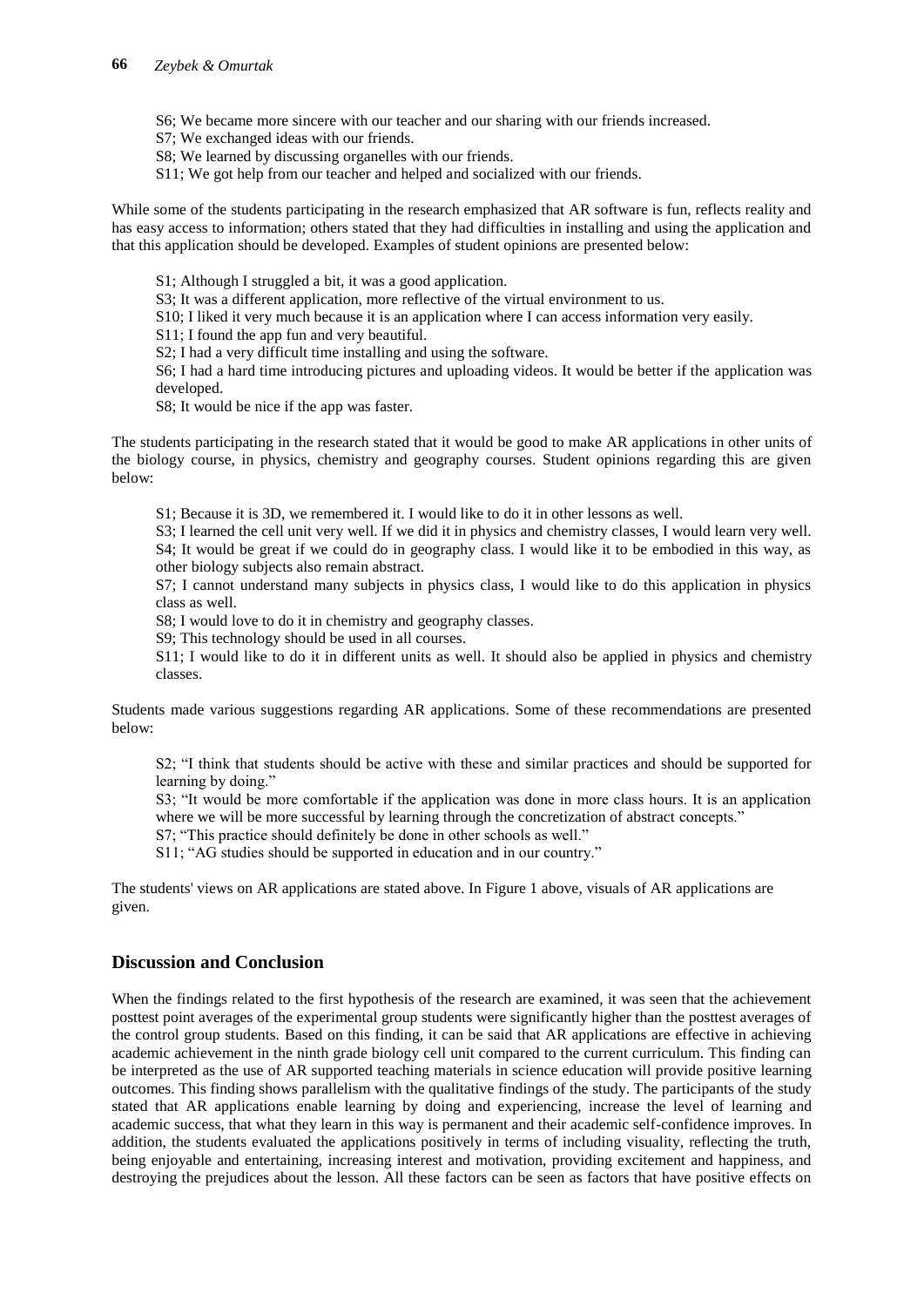academic achievement. When the relevant literature is examined, it has been seen that similar results have been reached in many studies (Abdüsselam & Karal, 2012; Alınlı & Yazıcı, 2020; Bacca et al., 2014; Eroğlu, 2018; Ersoy et al., 2016; Girgin, 2018; Gün & Atasoy, 2017; Ibáñez et al., 2014; İbili, 2013; Kırıkkaya & Şentürk, 2018; Küçük et al., 2014; Özbek & Ak, 2020; Özdemir & Özçakır, 2017).

When the findings related to the second hypothesis of the research are examined, no significant difference was found between the motivation total score averages of the experimental group and the control group students and the sub-dimension averages of intrinsic motivation, extrinsic motivation, interest in learning, trust in learning and responsibility in learning. Affective variables such as attitude, motivation, academic success, etc. can change over a longer period of time compared to other variables. The 6-week experimental period may not be enough time to see a significant difference in motivation scores. On the other hand, the experimental group students stated that AR applications increased their interest and motivation towards the lesson, and thus they came to the lessons more enthusiastically and excitedly. When the studies on AR applications are examined, it can be seen that the effective use of new technologies such as AR in education can affect students' imaginations, improve their creativity, and increase their motivation and attitudes towards the lesson (Arıcı, 2013; Ersoy, Duman & Öncü, 2016; Uluyol & Eryılmaz, 2014). Many studies on the use of technology in learning activities suggest that learning environments using AR can increase learning motivation and effectiveness (Huang et al., 2016). Since AR environments have the ability to attract students' attention easily, students can adapt to the subject they are interested in more easily (Winkler et al., 2002). In this context, AR technology can offer new opportunities to promote learning.

In this study, it was determined that the motivation questionnaire "exam anxiety" sub-dimension score averages were higher in the experimental group, in other words, students who performed AR applications approached exams with anxiety. Exam anxiety is defined as intense anxiety that prevents the previously learned knowledge from being used effectively during the exam and leads to a decrease in success (Sarıkaya & Gemalmaz, 2021). The fact that the student stands out with her study feature, keeps her grades high and fulfills what is asked of her in the lessons causes her to be considered academically successful (Kaya et al., 2012). The students' encounter with a new application may have caused them to think that they could face a new situation in the exams. Or, because they have studied in a different way than before, they may not be aware of how much they have learned and may have doubts about using the information they have learned in the exam. Although the students generally liked this application and stated that it facilitated their learning and increased the permanence of what was learned, it can be said that this application did not relieve their worries about the exams.

When the findings regarding the sub-problem related to the qualitative dimension of the research are examined, students participating in the research; stated that they like biology lessons in which AR applications are carried out; they found the applications different, enjoyable and entertaining, and the applications helped to embody abstract concepts and make the subjects more memorable; They stated that cooperation between the students and the teacher increased in the classroom and learning by experience took place. Students, who stated that their interest and motivation towards the lesson increased thanks to the applications, suggested that these and similar applications be used in different units and subjects of the biology lesson, in other fields of science such as physics and chemistry, and in the geography lesson. The results of similar studies in the literature largely support the findings obtained from the interviews with the students in this study. The findings of the researchers, who determined that AR applications embody abstract concepts, increase attention and motivation, increase student participation by creating a learning environment by doing, provide learning with fun, improve interaction and cooperation in the classroom, are in line with the results of this study (Huang et al., 2016; Ivanova & Ivanov, 2011; O'Brien & Toms, 2005; Squire et al., 2008; Walczak et al., 2006; Wei et al., 2015; Wojciechowski & Cellary, 2013; Yoon et al., 2012).

Today, many researches on educational technologies show a tendency towards emerging technologies. Educational applications developed for use on desktop computers, tablets and mobile phones enrich the imagination of students with the help of various multimedia elements brought together, embody abstract concepts and add excitement to learning (Timur & Özdemir, 2018). Using the ever-evolving technology, and presenting the lessons by making use of technological devices, is of great importance for students to better understand the subject and to be interested in the lesson. In this way, students can come to the lesson more willingly, concentrate on the lesson and lose their interest later than in a normal lesson. In addition, such practices, in which contemporary techniques are used instead of classical methods to prepare a course material, can provide new perspectives on education (Avcı & Taşdemir, 2019). In line with these views, it can be said that an innovative technology such as AR can bring a new breath to the teaching of subjects that are difficult in the field of science. Nowadays, when we can see a wide variety of applications of AR in education, the ability to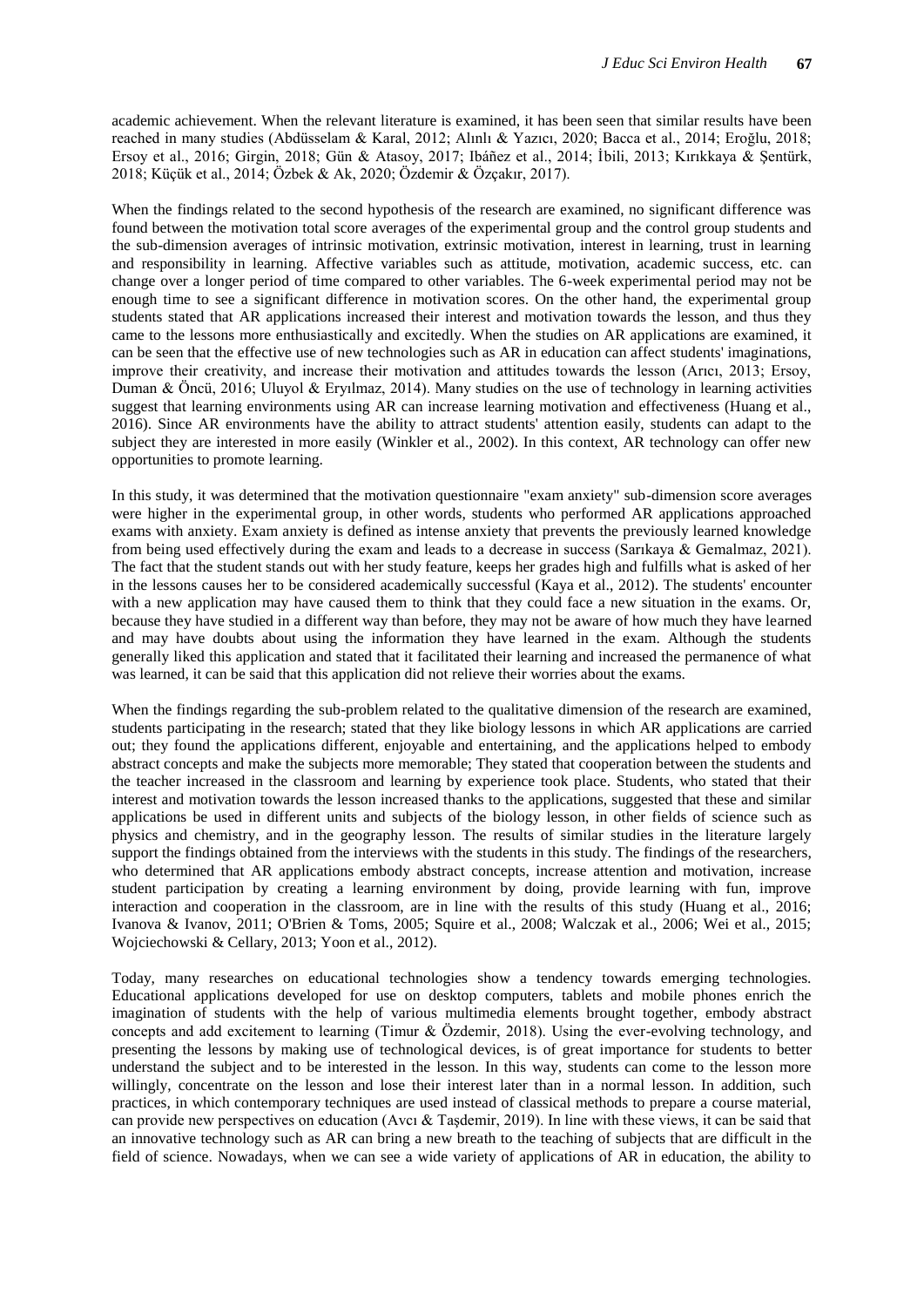connect reality and digital content is constantly evolving and offers more options for teachers and students day by day (Girgin, 2018).

If another result of the research is mentioned; some of the students stated that the applications take time, they have difficulties in some stages and the software needs to be developed. The inadequacy of students' knowledge and experience about technological applications and instructional software may cause these opinions and misconceptions about the effectiveness of the application. In addition to these, the fact that students who meet a new application are more active by getting rid of the traditional ways they are used to may have caused this result and some difficulties.

Developments in information and communication technologies offer us new opportunities in the field of education. AR technology can make classrooms more engaging and knowledge more applicable. A large proportion of teenagers today own smartphones, and many of them are active smartphone users who use these tools to play games and connect with friends. A much smaller proportion of teens use their phones to do homework, gather information on a topic, etc. uses for educational purposes. When smartphones and AR are combined for education, students can be given extra digital information about any subject in various ways and complex information can be made easier to understand (Girgin, 2018).

### **Recommendations**

It has been determined that biology lessons taught with AR activities are more effective in increasing academic achievement than the lessons taught with the activities of the current program. For this reason, it is thought that including AR applications in curricula and lesson plans, focusing on the use of activities with AR applications in the lessons will increase the academic achievement of the students and a high level of efficiency will be obtained from the teaching activities carried out in this way. The important thing here is to ensure that AR applications are suitable for the level of students. It can be said that the implementation of activities supported by AR in educational institutions will bring a different perspective in terms of the integration of technology into education. It was concluded that there was a significant difference in favor of the experimental group in the "anxiety in exams" sub-dimension of the motivation questionnaire, and the AR activities applied to the experimental group students caused the students to worry about the exams. It is normal for students who are introduced to a new application to worry about what they will do and what they will encounter in the exams. It is thought that such anxieties of students will decrease with the use of similar technological applications more in lessons.

When the findings about the challenging aspects of these activities of the experimental group students, in which AR applications were made, were examined, it was concluded that some students had problems with insufficient lesson hours and long applications. In this case, it can be suggested that the time allocated to AR applications should be arranged in line with student opinions. In addition to the fact that the mobile application used in the research is largely useful, it has been revealed that it perceives the pictures difficult and there are problems in loading them. It is thought that the mobile application should be developed in order to avoid these problems in new applications to be made in the future. Students who like to learn with activities based on AR applications stated that they want to use this application in physics, chemistry and geography lessons. In this direction, it can be suggested that AR applications should be used more in other lessons, especially in lessons that students find abstract and have difficulties. In this study, the effect of activities based on AR applications on student achievement and motivation in biology lesson was tried to be measured. Researchers who will study on this subject may be advised to investigate the effects of similar practices on variables such as interest, attitude, and permanence of what has been learned.

## **Scientific Ethics Declaration**

The authors declare that the scientific ethical and legal responsibility of this article published in JESEH journal belongs to the authors.

## **Acknowledgements or Notes**

This article was produced from the master's thesis presented by Esra Omurtak at Karamanoğlu Mehmetbey University Social Sciences Institute.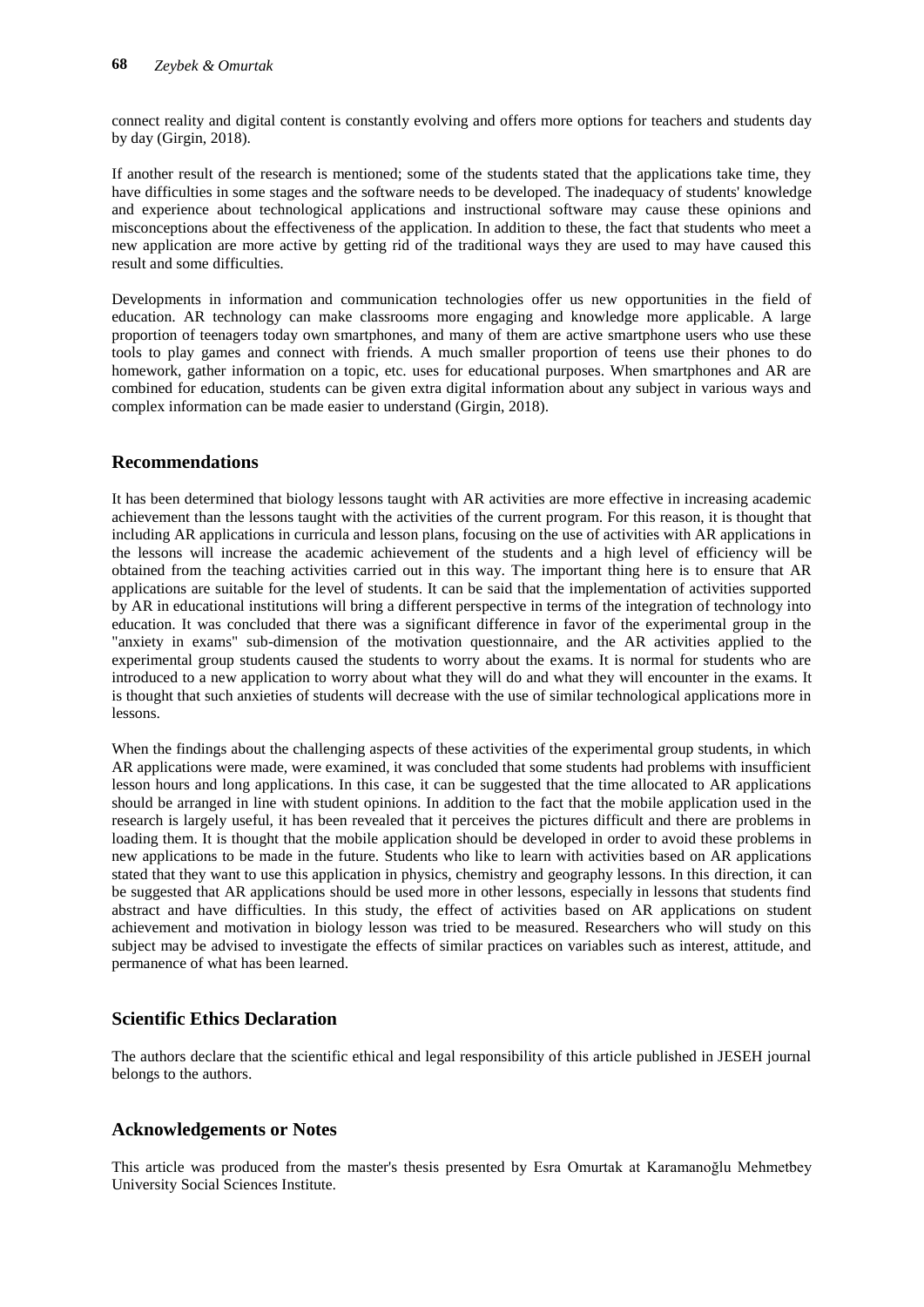#### **References**

- Abdüsselam, M. S. (2014). A study of art and craft teaching programs according to their function of generating "ındustrial design education" qualification for teacher candidates. *Pegem Journal of Education and Instruction, 4*(1), 59–74.<http://doi.org/10.14527/pegegog.2014.004>
- Abdüsselam, M. S., & Karal, H. (2012). Fizik öğretiminde artırılmış gerçeklik ortamlarının öğrenci akademik başarısı üzerine etkisi: 11. Sınıf manyetizma konusu örneği. *Eğitim ve Öğretim Araştırmaları Dergisi, 1*(4), 170-181.<http://jret.org/FileUpload/ks281142/File/20a.abdusselam.pdf>
- Alınlı, C., & Yazıcı, F. (2020). The effect of augmented reality practices on students' academic achievement in grade 8th T.R. The history of revolution and Kemalism course and attitudes of students towards augmented reality practice. *International Journal of Turkish Educational Studies, 8*(15), 99-113. <https://doi.org/10.46778/goputeb.780344>
- Andersen, P. (2007). *What is Web 2.0?: ideas, technologies and implications for education* (Vol. 1). JISC Bristol.
- Arıcı, V. A. (2013). A study on 3d-virtual reality in science education programs: "Solar system and beyond: Space puzzle" Unit sample (Unpublished master's thesis). Adnan Menderes University.
- Augment. (2014). http://augmentedev.com/
- Avcı, A. F., & Taşdemir, Ş. (2019). Periodic table teaching with augmented and virtual reality. *Journal of Selcuk-Technic, 18*(2), 68-83[. http://sutod.selcuk.edu.tr/sutod/article/view/468](http://sutod.selcuk.edu.tr/sutod/article/view/468)
- Azuma, R. (1997). A survey of augmented reality. *Presence-Teleoperators and Virtual Environments, 6*(4), 355- 385.<https://doi.org/10.1162/pres.1997.6.4.355>
- Azuma, R., Baillot, Y., Behringer, R., Feiner, S., Julier, S., & MacIntyre, B. (2001). Recent advances in augmented reality. *IEEE Computer Graphics and Applications, 21*(6), 34–47. <http://doi.org/10.1109/38.963459>
- Bacca, J., Baldiris, S., Fabregat, R., & Graf, S. (2014). Augmented reality trends in education: a systematic review of research and applications. *Journal of Educational Technology & Society, 17*(4), 133. [https://dugi-](https://dugi-doc.udg.edu/bitstream/handle/10256/17763/AugmentedRealityByNcNd.pdf?sequence=1&isAllowed=y)

[doc.udg.edu/bitstream/handle/10256/17763/AugmentedRealityByNcNd.pdf?sequence=1&isAllowed=y](https://dugi-doc.udg.edu/bitstream/handle/10256/17763/AugmentedRealityByNcNd.pdf?sequence=1&isAllowed=y)

- Best, J. W., & Kahn, J. V. (2014). *Research in education* (10th Edt.). Pearson.
- Bilgiç, H. G., Duman, D., & Seferoğlu, S. S. (2011). The characteristics of digital natives' and their effects of on the design of online environments. *Academic Informatics, 2*(4), 1-7.
- Bressler, D. M. ve Bodzin, A. M. (2013). A mixed methods assessment of students' flow experiences during a mobile augmented reality science game. *Journal of Computer Assisted Learning, 29*(6), 505–517. <https://doi.org/10.1111/jcal.12008>
- Bronack, S. C. (2011), The role of immersive media in online education. *Journal of Continuing Higher Education, 59*(2), 113–117.<https://doi.org/10.1080/07377363.2011.583186>
- Buluş Kırıkkaya, E., & Şentürk, M. (2018). The impact of using augmented reality technology in the solar system and beyond unit on the academic achievement of the students. *Kastamonu Education Journal, 26*(1), 181-189.<https://doi.org/10.24106/kefdergi.375861>
- Büyüköztürk, Ş. (2006). *Manual of data analysis for social sciences [Sosyal bilimler için veri analizi el kitabı].* Pegem Academy Publishing.
- Cabero, J., & Barroso, J. (2016). The educational possibilities of augmented reality. *Journal of New Approaches in Educational Research, 5*(1), 44-50.<https://doi.org/10.7821/naer.2016.1.140>
- Cai, S., Wang, X., & Chiang, F.-K. (2014), A case study of augmented reality simulation system application in a chemistry course. *Computers in Human Behavior, 37,* 31–40.<https://doi.org/10.1016/j.chb.2014.04.018>
- Chen, C., & Wang, C.-H. (2015). Employing augmented-reality-embedded instruction to disperse the imparities of individual differences in earth science learning. *Journal of Science Education and Technology, 24*(6), 835–847.<https://link.springer.com/content/pdf/10.1007/s10956-015-9567-3.pdf>
- Cheng, K.-H., & Tsai, C.-C. (2013). Affordances of augmented reality in science learning: Suggestions for future research. *Journal of Science Education and Technology, 22*(4), 449–462. <https://link.springer.com/content/pdf/10.1007/s10956-012-9405-9.pdf>
- Chiang, T. H. C., Yang, S. J. H., & Hwang, G.-J. (2014). An augmented reality-based mobile learning system to improve students' learning achievements and motivations in natural science inquiry activities. *Educational Technology and Society, 17*(4), 352–365. <https://www.jstor.org/stable/10.2307/jeductechsoci.17.4.352>
- Creswell, J. W. (2014). *Research design: Qualitative, quantitative, and mixed methods approaches* (4th edt.). Sage Publications.
- Creswell, J. W. (2017). *Qualitative inquiry and research design: Choosing among five approaches* (4th edt.). Sage Publications.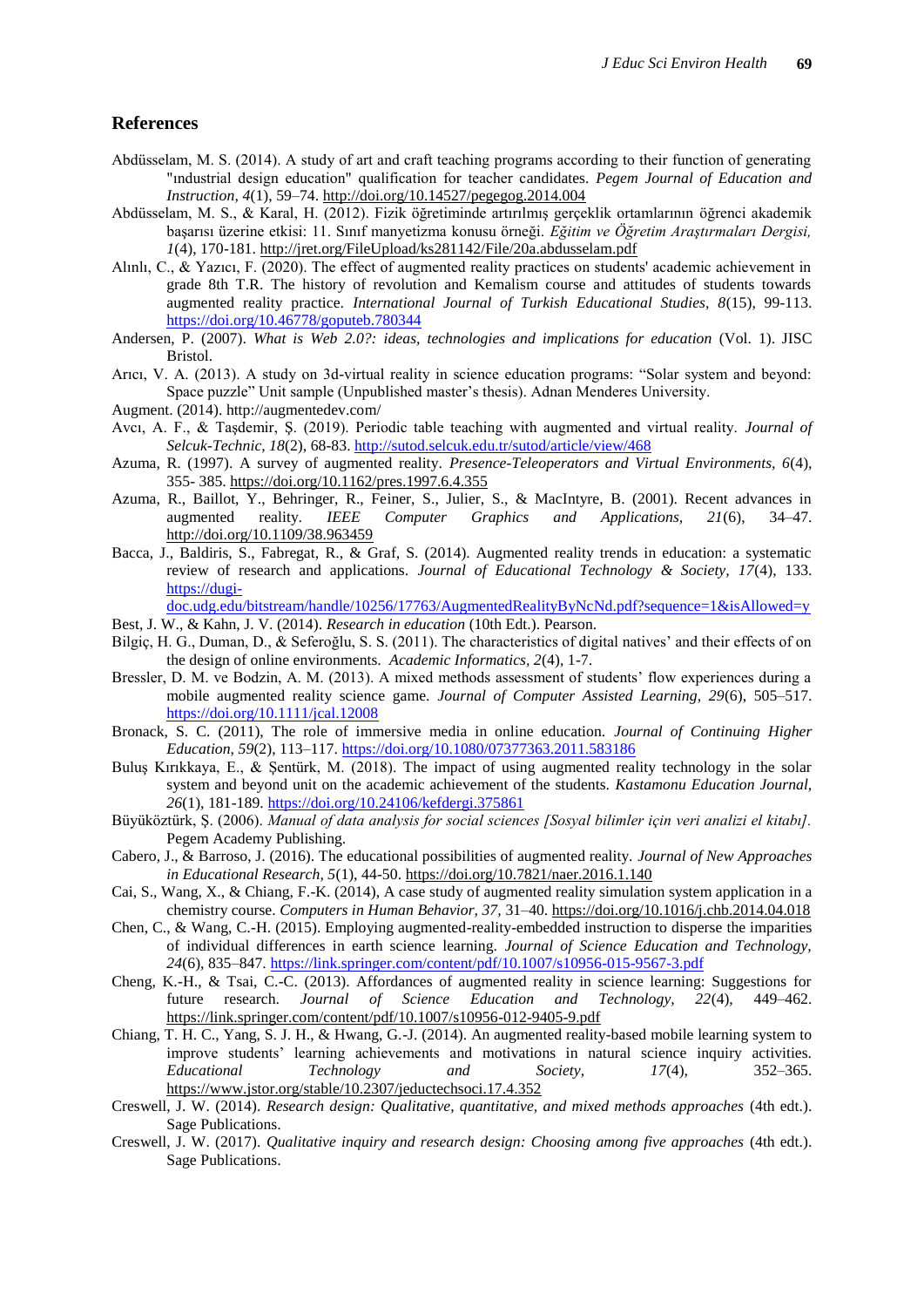- Creswell, J. W., & Plano Clark, V. L. (2011). *Designing and conducting mixed methods research* (2nd Edt.). Sage Publications.
- Dede, Y., & Yaman, S. (2008). Fen öğrenmeye yönelik motivasyon ölçeği: Geçerlik ve güvenirlik çalışması. *Necatibey Eğitim Fakültesi Elektronik Fen ve Matematik Eğitimi Dergisi, 2*(1), 19–37. <https://dergipark.org.tr/en/pub/balikesirnef/issue/3366/46483>
- Demirel, Ö. (2008). *Curriculum development in education (11th edt.). [Eğitimde program geliştirme].* Pegem Academy Publishing.
- Di Serio, Á., Ibáñez, M. B., & Kloos, C. D. (2013). Impact of an augmented reality system on students' motivation for a visual art course. *Computers & Education, 68,* 586-596. <https://doi.org/10.1016/j.compedu.2012.03.002>
- Ekici, G. (2009). Adaptation of the biology motivation questionnaire to Turkish. *Çağdaş Eğitim Dergisi, 34*(365), 6-15.<https://toad.halileksi.net/sites/default/files/pdf/biyoloji-dersi-motivasyon-anketi-toad.pdf>
- Enyedy, N., Danish, J. A., Delacruz, G., & Kumar, M. (2012). Learning physics through play in an augmented reality environment. *International Journal of Computer-Supported Collaborative Learning, 7*(3), 347– 378. [https://10.1007/s11412-012-9150-3](https://10.0.3.239/s11412-012-9150-3)
- Eroğlu, B. (2018). Evaluation of teaching astronomy concept with augmented reality application for secondary student (Unpublished master's tehesis) Karadeniz Technical University, Trabzon. <https://tez.yok.gov.tr/UlusalTezMerkezi/tezSorguSonucYeni.jsp> ID: 494395
- Ersoy, H., Duman, E., & Öncü, S. (2016). Artırılmış gerçeklik ile motivasyon ve başarı: Deneysel bir çalışma. *Journal of Instructional Technologies and Teacher Education, 5* (1), 39-44. <https://dergipark.org.tr/en/pub/jitte/issue/25089/264804>
- Feiner, S. (2002), Augmented reality: A new way of seeing. *Scientific American, 286*(4), 48–55. <https://www.jstor.org/stable/26059641>
- Fidan, M., & Tuncel, M. (2018, October). *Ortaokul fen eğitimine yönelik artırılmış gerçeklik uygulamalarının tasarımı.* Paper presented at the meeting of The 6th International Congress on Curriculum and Instruction, Kars, Turkey.<https://www.kafkas.edu.tr/dosyalar/egitimYeni/file/epokkongresi.pdf>
- Furió, D., Juan, M.-C., Segui, I., & Vivó, R. (2015). Mobile learning vs. traditional classroom lessons: a comparative study. *Journal of Computer Assisted Learning, 31*(3), 189–201. <https://doi.org/10.1111/jcal.12071>
- Girgin, S. (2018). The effect of augmented reality technology on the academic success of science course. *Journal of Social And Humanities Sciences Research (JSHSR), 5*(30) 4283-4290. <https://www.researchgate.net/profile/Soenmez-Girgin/publication/330323405>
- Glesne, C. (2016). *Becoming qualitative researchers: An introduction* (5th edt.). Pearson.
- Glynn, S. M., & Koballa, T. R. Jr. (2006). Motivation to learn in college science. In J. Mintzes and W. H. Leonard (Eds). *Handbook of college science teaching* (pp. 25-32). Arlington, VA: National Science Teachers Association Pres.
- Glynn, S. M., Taasoobshirazi, G., & Brickman, P. (2007). Nonscience major learning science; a theoretical model of motivational. *Journal of Research in Science Teaching. 44*, 1088-1107. <https://doi.org/10.1002/tea.20181>
- Glynn, S. M, Taasoobshirazi, G., & Brickman, P. (2009). Science motivation questionnaire: Construct validation with nonscience major. *Journal of Research in Science Teaching, 46*(2), 127-146. <https://doi.org/10.1002/tea.20267>
- Greene, J. C. (2007). *Mixed methods in social inquiry.* Jossey-Bass.
- Greenhow, C., Robelia, B., & Hughes, J. E. (2009). Learning, teaching, and scholarship in a digital age: Web 2.0 and classroom research: What path should we take now? *Educational Researcher, 38*(4), 246-259. <https://doi.org/10.3102/0013189X09336671>
- Gümüş, K., & Boydaş, O. (2021). Examining the place of augmented reality applications in education. *The Journal of International Social Research, 14*(76), 321-330. [https://eds.s.ebscohost.com/eds/pdfviewer/pdfviewer?vid=0&sid=01f2e2c4-ba5e-4d54-ab1d-](https://eds.s.ebscohost.com/eds/pdfviewer/pdfviewer?vid=0&sid=01f2e2c4-ba5e-4d54-ab1d-8953e89861c7%40redis)[8953e89861c7%40redis](https://eds.s.ebscohost.com/eds/pdfviewer/pdfviewer?vid=0&sid=01f2e2c4-ba5e-4d54-ab1d-8953e89861c7%40redis)
- Gün, E. T., & Atasoy, B. (2017). Artırılmış gerçeklik uygulamalarının ilköğretim öğrencilerinin uzamsal yeteneklerine ve akademik başarılarına etkisi. *Eğitim ve Bilim, 42*(191), 31-51.
- Hayes, P., Joyce, D., & Pathak, P. (2004). Ubiquitous learning an application of mobile technology in education. In L. Cantoni & C. McLoughlin (Eds.), *Proceedings of ED-MEDIA 2004--World Conference on Educational Multimedia, Hypermedia & Telecommunications* (pp. 1811-1816). Lugano, Switzerland: Association for the Advancement of Computing in Education (AACE). m [https://www.learntechlib.org/primary/p/12724/.](https://www.learntechlib.org/primary/p/12724/)
- Hsiao, K.-F., Chen, N.-S., & Huang, S.-Y. (2012). Learning while exercising for science education in augmented reality among adolescents. *Interactive Learning Environments, 20*(4), 331–349. <https://doi.org/10.1080/10494820.2010.486682>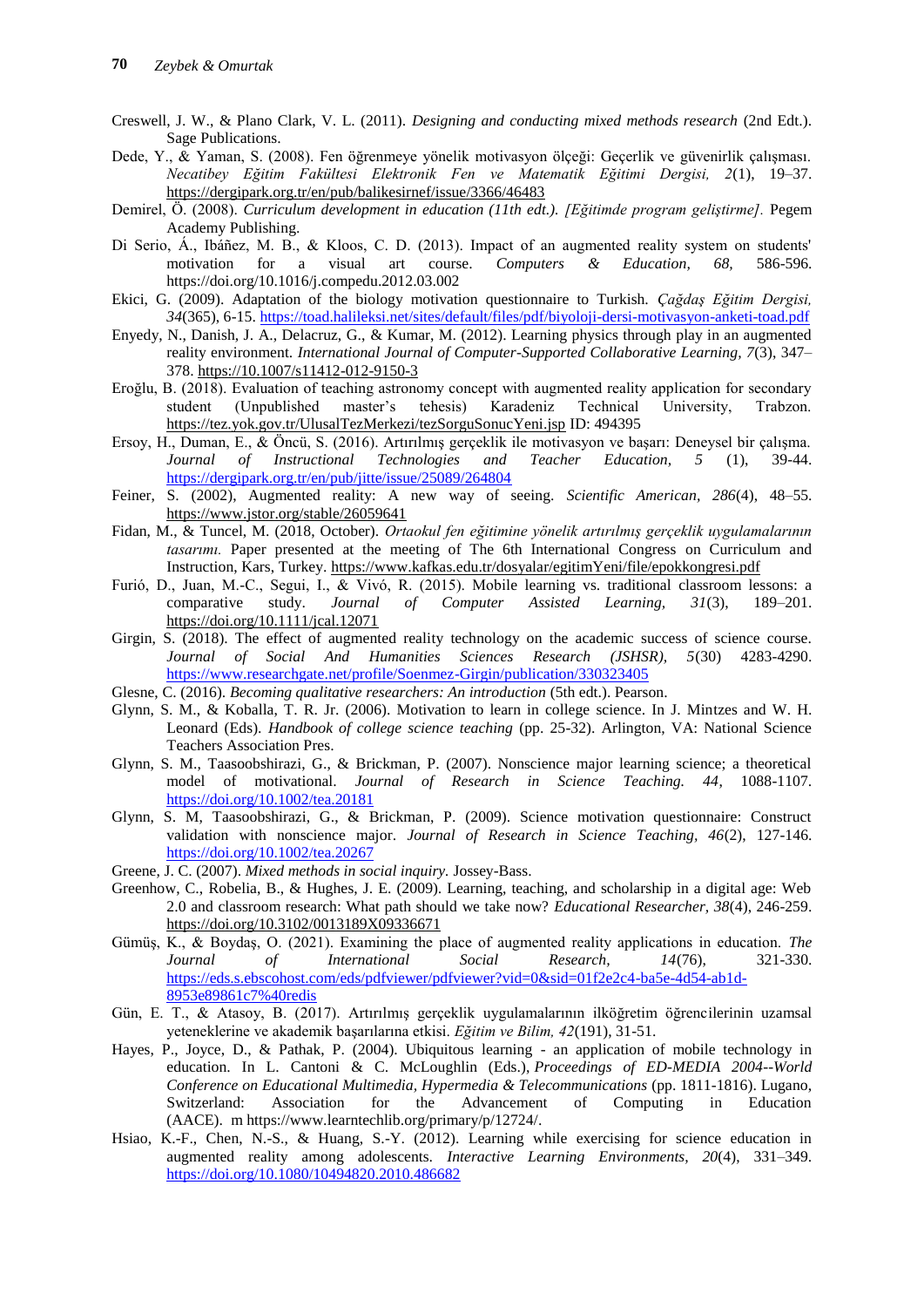- Huang, T-C., Chen, C.-C., & Chou, Y.-W. (2016). Animating eco-education: To see, feel, and discover in an augmented reality-based experiential learning environment. *Computers & Education, 96,* 72-82. <https://doi.org/10.1016/j.compedu.2016.02.008>
- Hwang, G.-J., Wu, P.-H., Chen, C.-C., & Tu, N.-T. (2016). Effects of an augmented reality-based educational game on students' learning achievements and attitudes in real-world observations. *Interactive Learning Environments, 24*(8), 1895–1906[. https://doi.org/10.1080/10494820.2015.1057747](https://doi.org/10.1080/10494820.2015.1057747)
- Ibáñez, M. B., Di Serio, A., Villarán, D., & Kloos, C. D. (2014). Experimenting with electromagnetism using augmented reality: Impact on flow student experience and educational effectiveness. *Computers & Education, 71,* 1-13.<https://doi.org/10.1016/j.compedu.2013.09.004>
- İçten, T., & Bal, G. (2017). Review of recent developments and applications in augmented reality. *Gazi University Journal of Science, 5*(2), 111-136.<https://dergipark.org.tr/en/download/article-file/840617>
- İzgi Onbaşılı, Ü. (2018). The effect of augmented reality practices on the attitudes of primary school students towards augmented reality practices and science motivation. Ege Journal of Education, 19(1), 320-337. https://doi.org 10.12984/egeefd.390018
- Ivanova, M., & Ivanov, G. (2011). Enhancement of learning and teaching in computer graphics through marker augmented reality technology. *International Journal on New Computer Architectures and Their Applications, 1*(1), 176-184. [https://www.researchgate.net/profile/Malinka-](https://www.researchgate.net/profile/Malinka-Ivanova/publication/230772782)[Ivanova/publication/230772782](https://www.researchgate.net/profile/Malinka-Ivanova/publication/230772782)
- İbili, E. (2013). *Development, implementation and assessment of the effect augmented reality on geometry teaching materials for geometry classes* (Unpublished doctoral dissertation). Gazi University. Ankara. <https://tez.yok.gov.tr/UlusalTezMerkezi/tezSorguSonucYeni.jsp> ID: 349085
- Johnson, L., Adams Becker, S., Estrada, V., & Freeman, A. (2014). *NMC Horizon Report: 2014 Higher Education Edition.* Austin, Texas: The New Media Consortium. [https://cdc.qc.ca/pdf/2014-Horizon-](https://cdc.qc.ca/pdf/2014-Horizon-Report-creative-commons-copy.pdf)[Report-creative-commons-copy.pdf](https://cdc.qc.ca/pdf/2014-Horizon-Report-creative-commons-copy.pdf)
- Johnson, L., Adams Becker, S., Cummins, M., Estrada, V., Freeman, A., & Hall, C. (2016). *NMC Horizon Report: 2016 Higher Education Edition.* Austin, Texas: The New Media Consortium. <https://www.learntechlib.org/p/171478/>
- Kamarainen, A. M., Metcalf, S., Grotzer, T., Browne, A., Mazzuca, D., Tutwiler, M. S., & Dede, C. (2013). EcoMOBILE: Integrating augmented reality and probeware with environmental education field trips. *Computers ve Education, 68,* 545–556. http://doi.org/10.1016/j.compedu.2013.02.018
- Kapil, Y., & Roy, A. (2014). A critical evaluation of generation Z at workplaces. *International Journal of Social Relevance & Concern, 2*(1), 10-14. [https://ijournals.in/wp](https://ijournals.in/wp-content/uploads/2017/07/IJOURNAL_CAMERA_READY.pdf)[content/uploads/2017/07/IJOURNAL\\_CAMERA\\_READY.pdf](https://ijournals.in/wp-content/uploads/2017/07/IJOURNAL_CAMERA_READY.pdf)
- Kaufmann, H. (2003, February). *Collaborative augmented reality in education.* Paper presented at the meeting of the IMAGINA. Monte Carlo, Monaco. [https://www.researchgate.net/profile/Hannes\\_Kaufmann/publication/2555518\\_Collaborative\\_Augment](https://www.researchgate.net/profile/Hannes_Kaufmann/publication/2555518_Collaborative_Augmented_Reality_in_Education/links/0912f508031dc45254000000/Collaborative-Augmented-Reality-in-Education.pdf) [ed\\_Reality\\_in\\_Education/links/0912f508031dc45254000000/Collaborative-Augmented-Reality-in-](https://www.researchgate.net/profile/Hannes_Kaufmann/publication/2555518_Collaborative_Augmented_Reality_in_Education/links/0912f508031dc45254000000/Collaborative-Augmented-Reality-in-Education.pdf)[Education.pdf](https://www.researchgate.net/profile/Hannes_Kaufmann/publication/2555518_Collaborative_Augmented_Reality_in_Education/links/0912f508031dc45254000000/Collaborative-Augmented-Reality-in-Education.pdf)
- Kaya A, Bozaslan H, & Genç G. The effect of university students' parental attitudes on their problem solving skills, social anxiety levels and academic achievement. *Dicle University Journal of Ziya Gökalp Education Faculty, 18,* 208-225.<https://dergipark.org.tr/tr/pub/zgefd/issue/47947/606639>
- Kerawalla, L., Luckin, R., Seljeflot, S. ve Woolard, A. (2006). Making it real: exploring the potential of augmented reality for teaching primary school science. *Virtual Reality, 10*(3–4), 163–174. <https://doi.org/10.1007/s10055-006-0036-4>
- Kırıkkaya, E. B., & Şentürk, M. (2018). Güneş sistemi ve ötesi ünitesinde artırılmış gerçeklik teknolojisi kullanılmasının öğrenci akademik başarısına etkisi. *Kastamonu Eğitim Dergisi, 26*(1), 181-189. <https://doi.org/10.24106/kefdergi.375861>
- Klopfer, E., & Squire, K. (2008), Environmental detectives: the development of an augmented reality platform for environmental simulations. *Educational Technology Research and Development, 56*(2), 203–228. <https://link.springer.com/content/pdf/10.1007/s11423-007-9037-6.pdf>
- Kozma, R., & Anderson, R. (2002). Qualitative case studies of innovative pedagogical practices using ICT. *Journal of Computer Assisted Learning, 18*(4), 387-394. [https://doi.org/10.1046/j.0266-](https://doi.org/10.1046/j.0266-4909.2002.00250.doc.x) [4909.2002.00250.doc.x](https://doi.org/10.1046/j.0266-4909.2002.00250.doc.x)
- Küçük, S., Yılmaz, R. M., Baydaş, Ö., & Göktaş, Y. (2014). Ortaokullarda artırılmış gerçeklik uygulamaları tutum ölçeği: geçerlik ve güvenirlik çalışması. *Eğitim ve Bilim, 39*(176), 383-392. <http://eb.ted.org.tr/index.php/EB/article/view/3590>
- Lee, K. (2012). Augmented reality in education and training. *TechTrends, 56*(2), 13-21. <https://link.springer.com/content/pdf/10.1007/s11528-012-0559-3.pdf>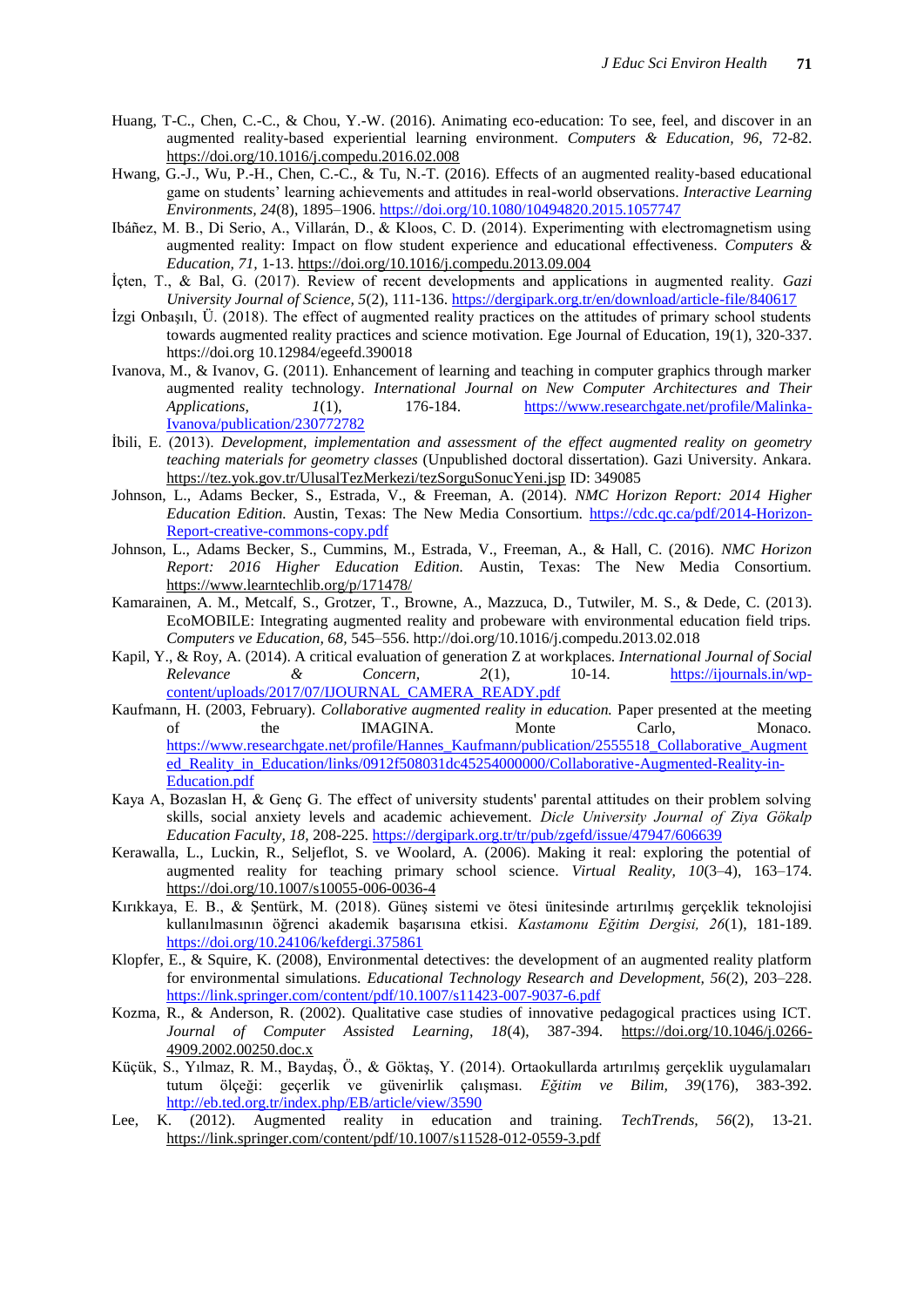- Lin, T.-J., Duh, H. B.-L., Li, N., Wang, H.-Y., & Tsai, C.-C. (2013). An investigation of learners' collaborative knowledge construction performances and behavior patterns in an augmented reality simulation system. *Computers & Education, 68,* 314–321.<https://doi.org/10.1016/j.compedu.2013.05.011>
- Matcha, W., & Rambli, D. R. A. (2013). Exploratory study on collaborative interaction through the use of augmented reality in science learning. *Procedia Computer Science, 25,* 144–153. <https://doi.org/10.1016/j.procs.2013.11.018>
- Miles, M, B., & Huberman, A. M. (1994). *Qualitative data analysis: An expanded sourcebook.* (2nd edt.). Sage Publications.
- Núñez, M., Quirós, R., Núñez, I., Carda, J. B., Camahort, E., & Mauri, J. L., (2008, July). *Collaborative augmented reality for inorganic chemistry education.* Paper presented at the meeting of the International Conference of Mathematics and Computers in Science and Engineering, WSEAS. [https://www.researchgate.net/profile/Ricardo-](https://www.researchgate.net/profile/Ricardo-Quiros/publication/234777537_Collaborative_augmented_reality_for_inorganic_chemistry_education/links/02e7e51836a411d74f000000/Collaborative-augmented-reality-for-inorganic-chemistry-education.pdf)[Quiros/publication/234777537\\_Collaborative\\_augmented\\_reality\\_for\\_inorganic\\_chemistry\\_education/l](https://www.researchgate.net/profile/Ricardo-Quiros/publication/234777537_Collaborative_augmented_reality_for_inorganic_chemistry_education/links/02e7e51836a411d74f000000/Collaborative-augmented-reality-for-inorganic-chemistry-education.pdf) [inks/02e7e51836a411d74f000000/Collaborative-augmented-reality-for-inorganic-chemistry](https://www.researchgate.net/profile/Ricardo-Quiros/publication/234777537_Collaborative_augmented_reality_for_inorganic_chemistry_education/links/02e7e51836a411d74f000000/Collaborative-augmented-reality-for-inorganic-chemistry-education.pdf)[education.pdf](https://www.researchgate.net/profile/Ricardo-Quiros/publication/234777537_Collaborative_augmented_reality_for_inorganic_chemistry_education/links/02e7e51836a411d74f000000/Collaborative-augmented-reality-for-inorganic-chemistry-education.pdf)
- Oblinger, D., & Oblinger, J. (2005). Is it age or IT: First steps toward understanding the net generation. *Educating the Net Generation, 2*(1–2), 20.<https://studentconduct.tamucc.edu/assets/IsItAge.pdf>
- O'Brien, H. L. & Toms, E. G. (2005, November). *Engagement as process in computer mediated environments.* Poster presented at ASIS&T, Charlotte, North Carolina.
- Özbek, F., & Ak, Ş. (2020). The augmented reality in 4th grade Turkish lesson: Effect on achievement and motivation. *Kastamonu Education Journal, 28*(4), 1668-1679. http://doi.org/ 10.24106/kefdergi.4003
- Özdemir, D., & Özçekır, B. (2019). An analysis of the effects of augmented reality activities in teaching fractions on 5th grade students' math achievement and attitudes. *Adıyaman University Journal of Educational Sciences, 9*(1), 21-41.<http://dx.doi.org/10.17984/adyuebd.495731>
- Patton, M. Q. (1990). *Qualitative research and evaluation methods* (3rd edt.). Sage Publications.
- Perez-Lopez, D., & Contero, M. (2013). Delivering educational multimedia contents through an augmented reality application: A case study on its impact on knowledge acquisition and retention. *Turkish Online Journal of Educational Technology - TOJET, 12*(4), 19–28. <https://files.eric.ed.gov/fulltext/EJ1018026.pdf>
- Prensky, M. (2001). Digital natives, digital immigrants part 1. *On the Horizon, 9*(5), 1-6. [https://www.marcprensky.com/writing/Prensky%20-](https://www.marcprensky.com/writing/Prensky%20-%20Digital%20Natives,%20Digital%20Immigrants%20-%20Part1.pdf)

[%20Digital%20Natives,%20Digital%20Immigrants%20-%20Part1.pdf](https://www.marcprensky.com/writing/Prensky%20-%20Digital%20Natives,%20Digital%20Immigrants%20-%20Part1.pdf)

- Rosenbaum, E., Klopfer, E., & Perry, J. (2006). On location learning: Authentic applied science with networked augmented realities. *Journal of Science Education and Technology, 16*(1), 31–45. <http://doi.org/10.1007/s10956-006-9036-0>
- Sarıkaya, S., & Gemalmaz, A. (2021). Factors affecting test anxiety. *Jour Turk Fam Phy, 12*(2), 99-107. [https://10.15511/tjtfp.21.00297.](https://10.0.60.151/tjtfp.21.00297)
- Seferoğlu, S. S. (2006). *Instructional technologies and material design [Öğretim teknolojileri ve materyal tasarımı].* Pegem Academy Publishing.
- Sırakaya, M. (2015). *Effects of augmented reality applications on students' achievement, misconceptions and course engagement* (Unpublished doctoral dissertation). Gazi University, Ankara. [https://tez.yok.gov.tr/UlusalTezMerkezi/tezSorguSonucYeni.jsp ID 419423](https://tez.yok.gov.tr/UlusalTezMerkezi/tezSorguSonucYeni.jsp%20ID%20419423)
- Singhal, S., Bagga, S., Goyal, P., & Saxena, V. (2012). Augmented chemistry: Interactive education system. *International Journal of Computer Applications, 49*(15), 1–5. https//doi.org/10.5120/7700-1041
- Shelton, B. E., & Hedley, N. R. (2002, September). *Using augmented reality for teaching earth-sun relationships to undergraduate geography students.* Paper presented at the meeting of the IEEE International Workshop, Darmstadt, Germany.
- Shelton, B. E., & Stevens, R. (2004, June). *Using coordination classes to interpret conceptual change in astronomical thinking.* Paper presented at the meeting of the 6th International Conference for the Learning Sciences. Lawrence Erlbaum and Associates, Mahweh, NJ. <https://doi.dx.org/10.22318/icls2004.634>
- Smaldino, S. E., Lowther, D. L., Russell, J. D., & Mims, C. (2019). *Instructional technology and media for learning* (12th edt.). Pearson.
- Solak, E., & Cakir, R. (2015). Exploring the Effect of Materials Designed with Augmented Reality on Language Learners' Vocabulary Learning. *Journal of Educators Online, 12*(2), 50–72. <https://files.eric.ed.gov/fulltext/EJ1068381.pdf>
- Somyürek, S. (2014). Gaining the attention of generation z in learning process: augmented reality. *Educational Technology Theory and Practice, 4*(1), 63-80. <https://doi.org/10.17943/etku.88319>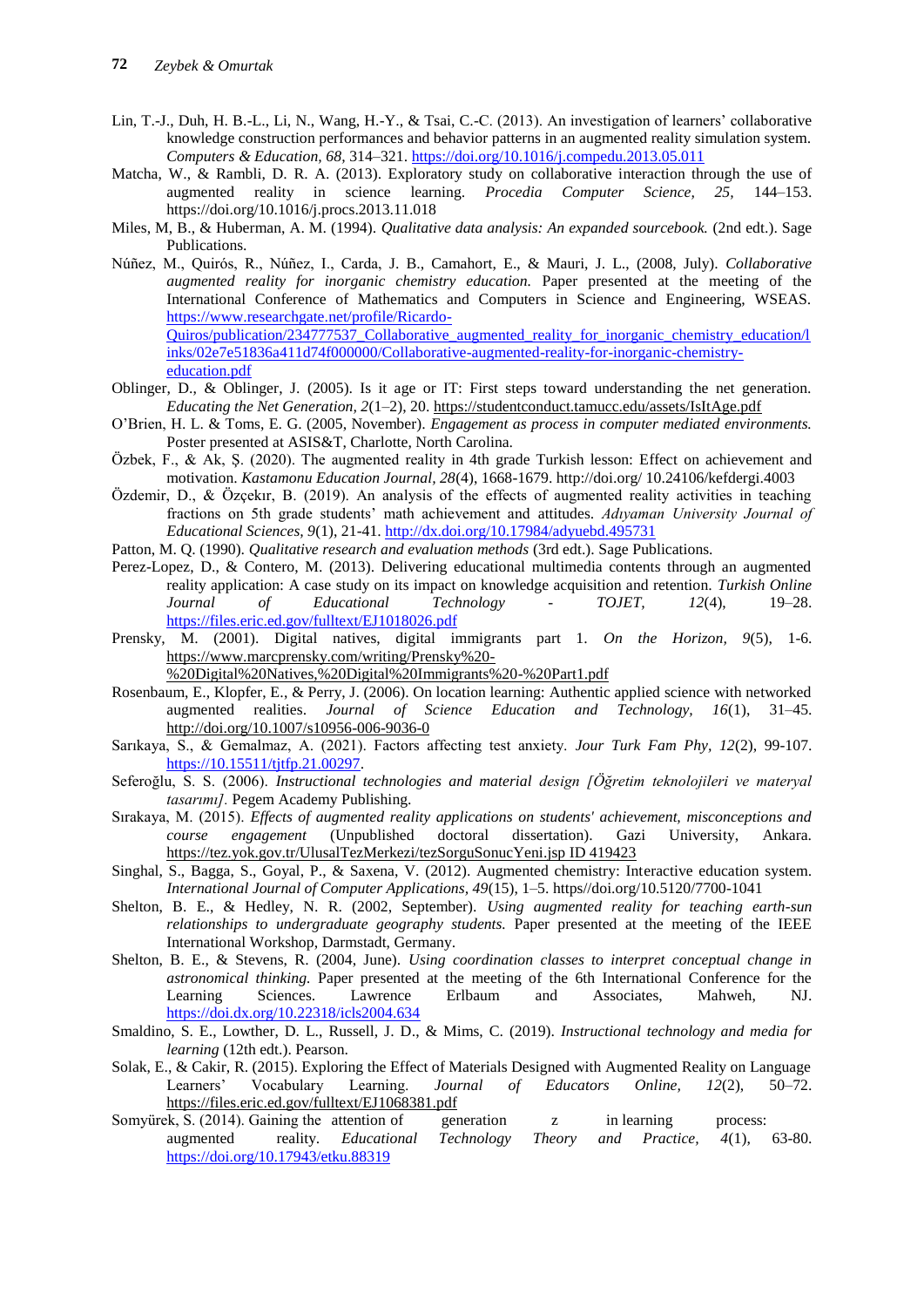- Sönmez, V., Alacapınar, F. (2011). *Illustrated scientific research methods [Örneklendirilmiş bilimsel araştırma yöntemleri].* Anı Publishing.
- Squire, K. D., & Jan, M. (2007). Mad city mystery: Developing scientific argumentation skills with a placebased augmented reality game on handheld computers. *Journal of Science Education and Technology, 16*(1), 5–29.<http://doi.org/10.1007/s10956-006-9037-z>
- Squire, K. D., Jan, M., Matthews, J., Wagler, M., Martin, J., & Devane, B. (2008). *Wherever you go, there you are: Pace-based augmented reality games for learning.*  [http://citeseerx.ist.psu.edu/viewdoc/download;jsessionid=C82FB26748C7B6A2B0709358AB08AD7B](http://citeseerx.ist.psu.edu/viewdoc/download;jsessionid=C82FB26748C7B6A2B0709358AB08AD7B?doi=10.1.1.173.821andrep=rep1andtype=pdf) [?doi=10.1.1.173.821andrep=rep1andtype=pdf](http://citeseerx.ist.psu.edu/viewdoc/download;jsessionid=C82FB26748C7B6A2B0709358AB08AD7B?doi=10.1.1.173.821andrep=rep1andtype=pdf)
- Tian, K., Endo, M., Urata, M., Mouri, K. ve Yasuda, T. (2014). Multi-viewpoint smartphone AR-based learning system for astronomical observation. *International Journal of Computer Theory and Engineering, 6*(5), 396–400[. http://doi.org/10.7763/IJCTE.2014.V6.897](http://doi.org/10.7763/IJCTE.2014.V6.897)
- Timur, B., & Özdemir, M. (2018). Teachers' views on the use of augmented reality environments in science education. *International Journal of Turkish Education Sciences, 6*(10), 62-75. <https://dergipark.org.tr/tr/pub/fmgted/issue/61510/882023>
- Tuan, H.-L., Chin, C.-C., Shiehh, S.-H. (2011). The development of a questionnaire to measure students' motivation towards science learning. International Journal of Science Education, 27(6), 639-654. <https://doi.org/10.1080/0950069042000323737>
- Uluyol, Ç. ve Eryılmaz, S. (2014). Examining pre-service teachers' opinions regarding to augmented reality learning. *Gazi University Gazi Faculty of Education Journal, 34*(3), 403-413. <https://dergipark.org.tr/en/download/article-file/77514>
- Ültay, N., & Ültay, E. (2020). A comparative investigation of the views of pre-school teachers and teacher candidates about STEM. *Journal of Science Learning, 3*(2), 67-78. https://doi.org/ 10.17509/jsl.v3i2.20796
- Vilkoniene, M. (2009). Influence of augmented reality technology upon pupils' knowledge about human digestive system: The results of the experiment. *Online Submission, 6*(1), 36–43. <https://files.eric.ed.gov/fulltext/ED503889.pdf>
- Walczak, K., Wojciechowski, R., & Cellary, W. (2006, November). *Dynamic interactive VR network services for education.* Paper presented at the meeting of the ACM symposium on virtual reality software and technology.<https://doi.org/10.1145/1180495.1180552>
- Wang, F., & Hannafin, M. J. (2005). Design-based research and technology-enhanced learning environments. *Educational Technology Research and Development, 53*(4), 5- 23. <https://link.springer.com/content/pdf/10.1007/BF02504682.pdf>
- Wang, X., Kim, M. J., Love, P. E., & Kang, S. C. (2013). Augmented reality in built environment: classification and implications for future research. *Automation in Construction, 32,* 1-13 <https://doi.org/10.1016/j.autcon.2012.11.021>
- Wang, H.-Y., Duh, H. B.-L., Li, N., Lin, T.-J., & Tsai, C.-C. (2014). An investigation of university students' collaborative inquiry learning behaviors in an augmented reality simulation and a traditional simulation. *Journal of Science Education and Technology, 23*(5), 682–691. <http://doi.org/10.1007/s10956-014-9494-8>
- Waterman, A. S. (2005). When effort is enjoyed: Two studies of intrinsic motivation for personally salient activities. *Motivation and Emotion, 29*(3), 165–188. <https://link.springer.com/content/pdf/10.1007/s11031-005-9440-4.pdf>
- Watson, D. M. (2001). Pedagogy before technology: Re-thinking the relationship between ICT and teaching. *Education and Information Technologies, 6*(4), 251-266. <https://link.springer.com/content/pdf/10.1023/A:1012976702296.pdf>
- Wei, X., Weng, D., Liu, Y., & Wang, Y. (2015). Teaching based on augmented reality for a technical creative design course. *Computers & Education, 81,* 221-234.<https://doi.org/10.1016/j.compedu.2014.10.017>
- Winkler T., Kritzenberge H., & Herczeg, M. (2002, June). *Mixed reality environments as collabrative and constructive learning spaces for elementary school children.* Paper presented at the meeting of the World Conference on Educational Multimedia, Hypermedia & Telecommunications, Colorado.
- Wojciechowski, R., & Cellary, W. (2013). Evaluation of learners' attitude toward learning in ARIES augmented reality environments. *Computers and Education, 68,* 570–585. <https://doi.org/10.1016/j.compedu.2013.02.014>
- Wolters, C. A., & Rosenthal, H. (2000). The relation between students' motivational beliefs and their use of motivational regulation strategies. *International Journal of Educational Research, 33*(7), 801–820. [https://doi.org/10.1016/S0883-0355\(00\)00051-3](https://doi.org/10.1016/S0883-0355(00)00051-3)
- Wu, H.-K., Lee, S. W.-Y., Chang, H.-Y., & Liang, J.-C. (2013). Current status, opportunities and challenges of augmented reality in education. *Computers and Education, 62,* 41–49. [http://doi.org/http://dx.doi.org/10.1016/j.compedu.2012.10.024](http://doi.org/http:/dx.doi.org/10.1016/j.compedu.2012.10.024)